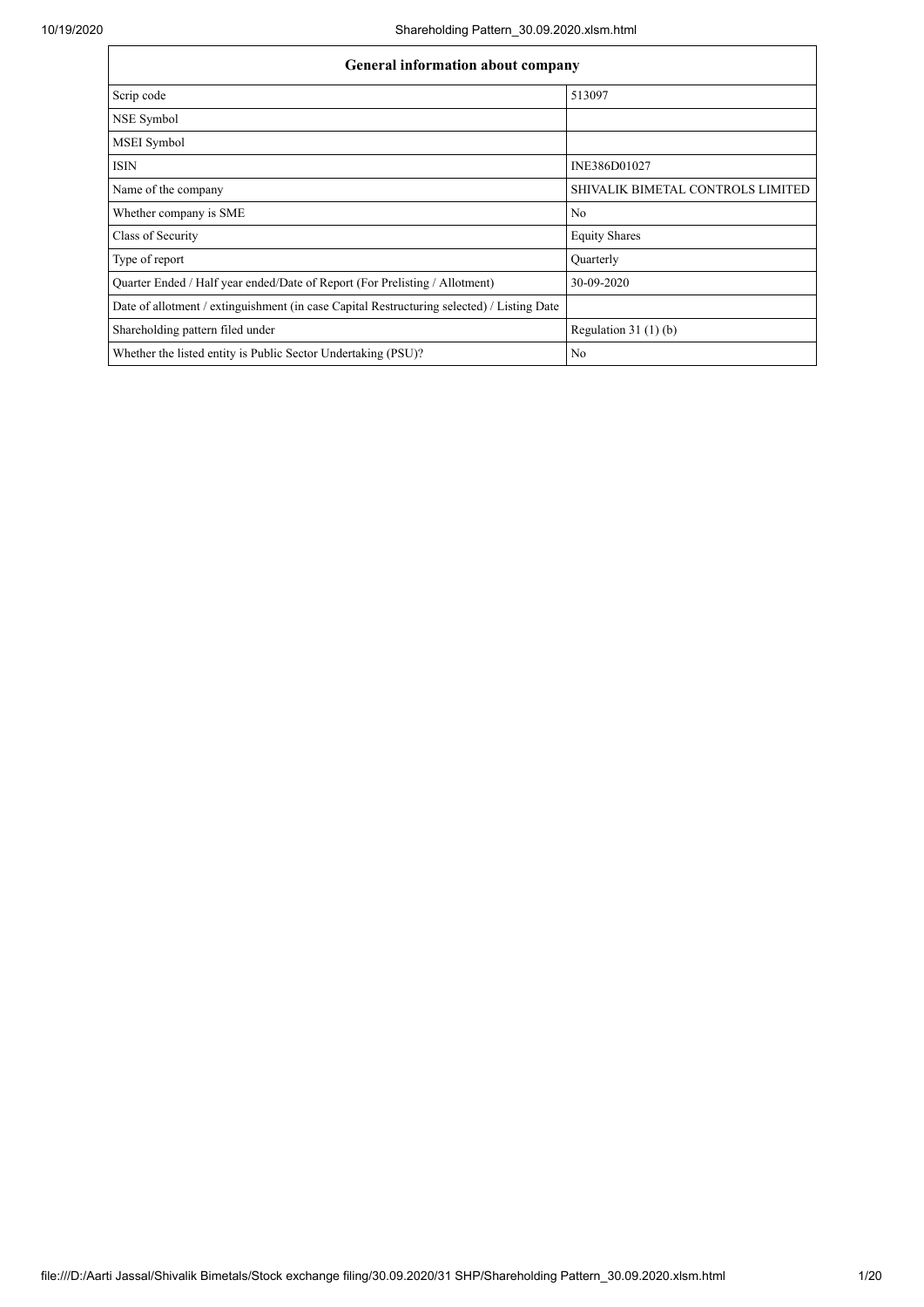|                 | <b>Declaration</b>                                                                        |                |                                |                       |                             |  |  |  |  |  |  |
|-----------------|-------------------------------------------------------------------------------------------|----------------|--------------------------------|-----------------------|-----------------------------|--|--|--|--|--|--|
| Sr.<br>No.      | Particular                                                                                | Yes/No         | Promoter and<br>Promoter Group | Public<br>shareholder | Non Promoter-<br>Non Public |  |  |  |  |  |  |
| $\mathbf{1}$    | Whether the Listed Entity has issued any partly paid up shares?                           | N <sub>0</sub> | N <sub>o</sub>                 | No                    | N <sub>o</sub>              |  |  |  |  |  |  |
| $\overline{2}$  | Whether the Listed Entity has issued any Convertible Securities<br>റ                      | N <sub>o</sub> | N <sub>o</sub>                 | N <sub>o</sub>        | N <sub>o</sub>              |  |  |  |  |  |  |
| $\overline{3}$  | Whether the Listed Entity has issued any Warrants?                                        | N <sub>o</sub> | N <sub>o</sub>                 | N <sub>o</sub>        | N <sub>o</sub>              |  |  |  |  |  |  |
| $\overline{4}$  | Whether the Listed Entity has any shares against which<br>depository receipts are issued? | N <sub>0</sub> | N <sub>o</sub>                 | N <sub>o</sub>        | N <sub>o</sub>              |  |  |  |  |  |  |
| 5               | Whether the Listed Entity has any shares in locked-in?                                    | N <sub>o</sub> | N <sub>o</sub>                 | No                    | No                          |  |  |  |  |  |  |
| 6               | Whether any shares held by promoters are pledge or otherwise<br>encumbered?               | N <sub>o</sub> | N <sub>o</sub>                 |                       |                             |  |  |  |  |  |  |
| $7\phantom{.0}$ | Whether company has equity shares with differential voting<br>rights?                     | N <sub>0</sub> | N <sub>o</sub>                 | N <sub>0</sub>        | N <sub>o</sub>              |  |  |  |  |  |  |
| 8               | Whether the listed entity has any significant beneficial owner?                           | N <sub>0</sub> |                                |                       |                             |  |  |  |  |  |  |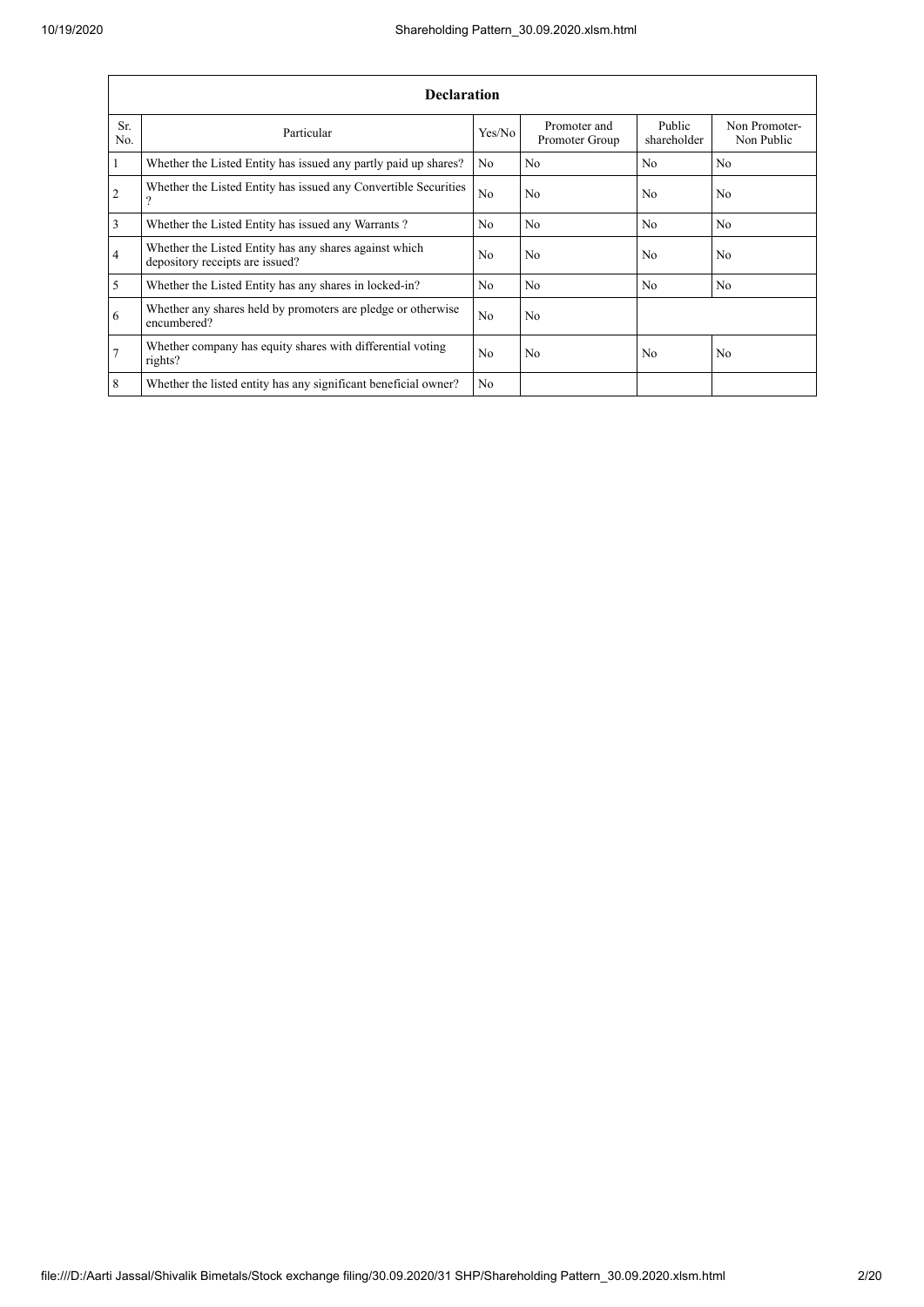$\overline{1}$ 

|                 | Table I - Summary Statement holding of specified securities |                                 |                             |                       |                          |                                        |                                                                  |                           |               |            |                     |  |
|-----------------|-------------------------------------------------------------|---------------------------------|-----------------------------|-----------------------|--------------------------|----------------------------------------|------------------------------------------------------------------|---------------------------|---------------|------------|---------------------|--|
|                 | Category<br>of<br>shareholder<br>(II)                       | No. of<br>fully paid<br>Nos. Of | No. Of<br>Partly<br>paid-up | No. Of<br>shares      | Total nos.<br>shares     | Shareholding as a<br>% of total no. of | Number of Voting Rights held in each<br>class of securities (IX) |                           |               |            |                     |  |
| Category<br>(1) |                                                             | shareholders                    | up equity                   | equity                | underlying<br>Depository | held (VII)                             | shares (calculated<br>as per SCRR,                               | No of Voting (XIV) Rights |               | Total as a |                     |  |
|                 |                                                             | (III)                           | shares<br>held (IV)         | shares<br>held<br>(V) | Receipts<br>(VI)         | $= (IV) +$<br>$(V)$ + $(VI)$           | 1957) (VIII) As a<br>% of $(A+B+C2)$                             | Class eg:<br>X            | Class<br>eg:y | Total      | $%$ of<br>$(A+B+C)$ |  |
| (A)             | Promoter<br>&<br>Promoter<br>Group                          | 16                              | 23274920                    |                       |                          | 23274920                               | 60.61                                                            | 23274920                  |               | 23274920   | 61.18               |  |
| (B)             | Public                                                      | 6728                            | 15127880                    |                       |                          | 15127880                               | 39.39                                                            | 14766904                  |               | 14766904   | 38.82               |  |
| (C)             | Non<br>Promoter-<br>Non Public                              |                                 |                             |                       |                          |                                        |                                                                  |                           |               |            |                     |  |
| (C1)            | Shares<br>underlying<br><b>DRs</b>                          |                                 |                             |                       |                          |                                        |                                                                  |                           |               |            |                     |  |
| (C2)            | Shares held<br>by<br>Employee<br>Trusts                     |                                 |                             |                       |                          |                                        |                                                                  |                           |               |            |                     |  |
|                 | Total                                                       | 6744                            | 38402800                    |                       |                          | 38402800                               | 100                                                              | 38041824                  |               | 38041824   | 100                 |  |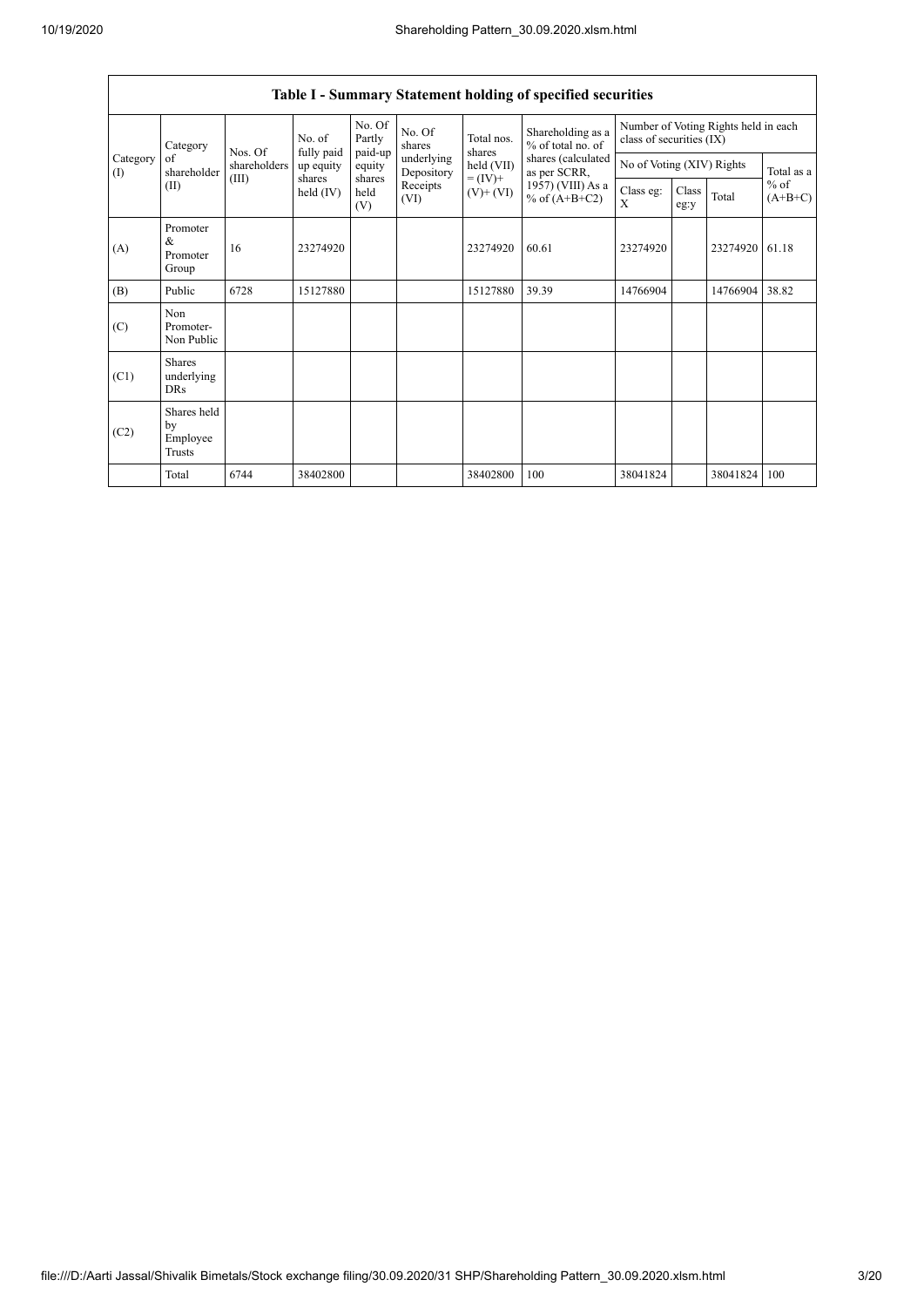|                          |                                                               |                                      |                                                                                             |                                                     | Table I - Summary Statement holding of specified securities                                |                                        |                                                  |                                                                               |                                                         |                                       |
|--------------------------|---------------------------------------------------------------|--------------------------------------|---------------------------------------------------------------------------------------------|-----------------------------------------------------|--------------------------------------------------------------------------------------------|----------------------------------------|--------------------------------------------------|-------------------------------------------------------------------------------|---------------------------------------------------------|---------------------------------------|
| Category<br>$($ $\Gamma$ | <b>Shares</b><br>Category<br>of<br>shareholder<br>(II)<br>(X) | No. Of<br>Underlying<br>Outstanding  | No. Of Shares<br>Underlying<br>No. of<br>Shares<br>Outstanding<br>Underlying<br>convertible |                                                     | Shareholding , as a %<br>assuming full<br>conversion of<br>convertible securities (        | Number of<br>Locked in<br>shares (XII) |                                                  | Number of<br><b>Shares</b><br>pledged or<br>otherwise<br>encumbered<br>(XIII) |                                                         | Number of<br>equity shares<br>held in |
|                          |                                                               | convertible<br>securities<br>$(X_i)$ | Outstanding<br>Warrants                                                                     | securities and<br>No. Of<br>Warrants $(X_i)$<br>(a) | as a percentage of<br>diluted share capital)<br>$(XI) = (VII)+(X) As a %$<br>of $(A+B+C2)$ | No.<br>(a)                             | As a<br>$%$ of<br>total<br>Shares<br>held<br>(b) | N <sub>0</sub><br>(a)                                                         | As a<br>$%$ of<br>total<br><b>Shares</b><br>held<br>(b) | dematerialized<br>form $(XIV)$        |
| (A)                      | Promoter<br>$\&$<br>Promoter<br>Group                         |                                      |                                                                                             |                                                     | 60.61                                                                                      |                                        |                                                  |                                                                               |                                                         | 23274920                              |
| (B)                      | Public                                                        |                                      |                                                                                             |                                                     | 39.39                                                                                      |                                        |                                                  |                                                                               |                                                         | 14389780                              |
| (C)                      | Non<br>Promoter-<br>Non Public                                |                                      |                                                                                             |                                                     |                                                                                            |                                        |                                                  |                                                                               |                                                         |                                       |
| (C1)                     | <b>Shares</b><br>underlying<br><b>DRs</b>                     |                                      |                                                                                             |                                                     |                                                                                            |                                        |                                                  |                                                                               |                                                         |                                       |
| (C2)                     | Shares held<br>by<br>Employee<br><b>Trusts</b>                |                                      |                                                                                             |                                                     |                                                                                            |                                        |                                                  |                                                                               |                                                         |                                       |
|                          | Total                                                         |                                      |                                                                                             |                                                     | 100                                                                                        |                                        |                                                  |                                                                               |                                                         | 37664700                              |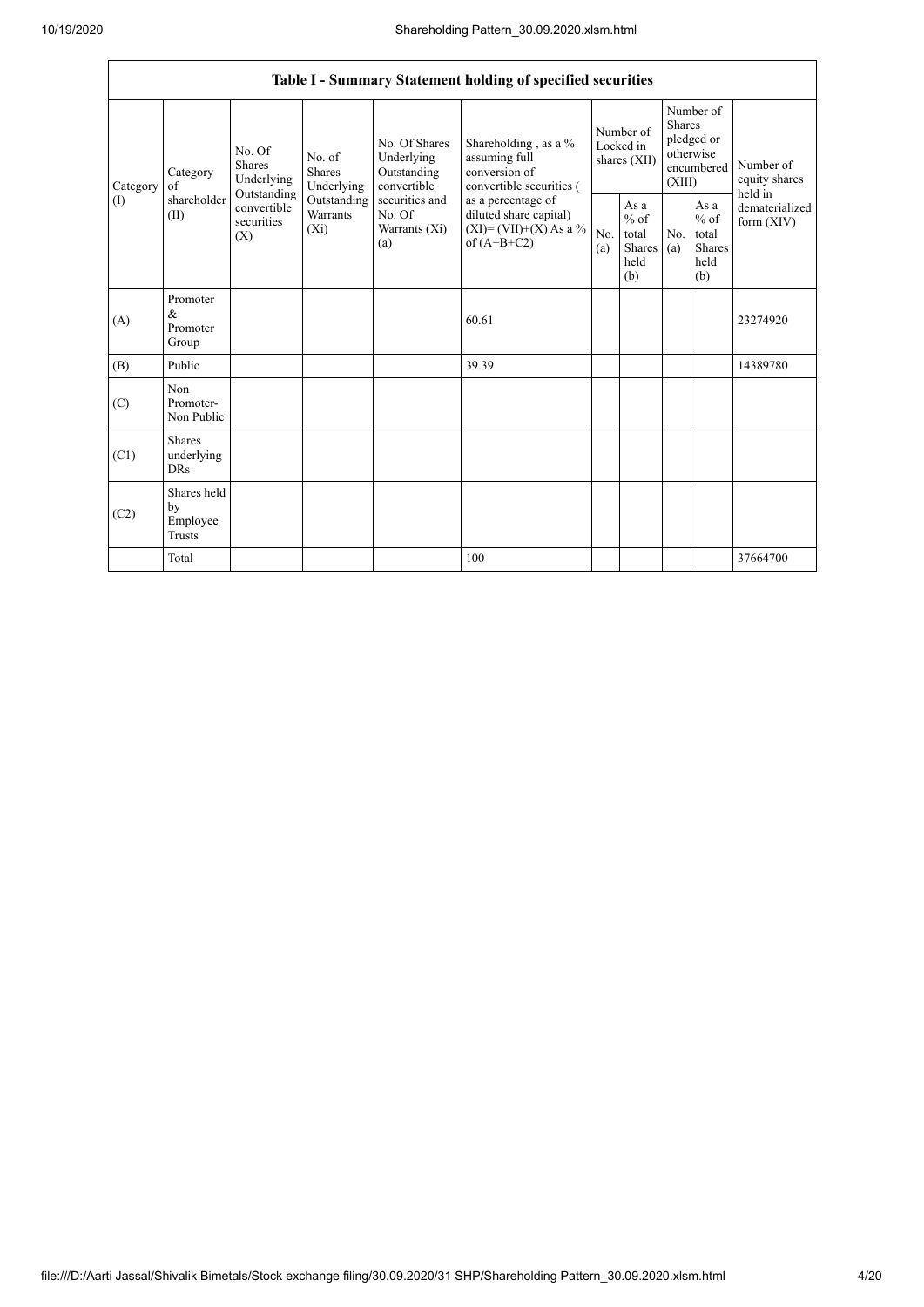|                                                                                                | Table II - Statement showing shareholding pattern of the Promoter and Promoter Group                                |                         |                                   |                                 |                                    |                             |                                                  |                           |               |                                      |                                 |
|------------------------------------------------------------------------------------------------|---------------------------------------------------------------------------------------------------------------------|-------------------------|-----------------------------------|---------------------------------|------------------------------------|-----------------------------|--------------------------------------------------|---------------------------|---------------|--------------------------------------|---------------------------------|
|                                                                                                |                                                                                                                     |                         |                                   | No.<br>Of                       | No. Of                             | Total nos.                  | Shareholding<br>as a % of<br>total no. of        | class of securities (IX)  |               | Number of Voting Rights held in each |                                 |
| Sr.                                                                                            | Category &<br>Name of the                                                                                           | Nos. Of<br>shareholders | No. of<br>fully paid<br>up equity | Partly<br>paid-<br>up           | shares<br>underlying<br>Depository | shares<br>held<br>$(VII) =$ | shares<br>(calculated<br>as per                  | No of Voting (XIV) Rights |               |                                      | Total<br>as a %                 |
|                                                                                                | Shareholders (I)                                                                                                    | (III)                   | shares<br>held $(IV)$             | equity<br>shares<br>held<br>(V) | Receipts<br>(VI)                   | $(IV)+$<br>$(V)$ + $(VI)$   | SCRR,<br>1957) (VIII)<br>As a % of<br>$(A+B+C2)$ | Class eg:<br>$\mathbf X$  | Class<br>eg:y | Total                                | of<br>Total<br>Voting<br>rights |
| $\boldsymbol{\mathsf{A}}$                                                                      | Table II - Statement showing shareholding pattern of the Promoter and Promoter Group                                |                         |                                   |                                 |                                    |                             |                                                  |                           |               |                                      |                                 |
| (1)                                                                                            | Indian                                                                                                              |                         |                                   |                                 |                                    |                             |                                                  |                           |               |                                      |                                 |
| (a)                                                                                            | Individuals/Hindu<br>undivided Family                                                                               | 10                      | 5424849                           |                                 |                                    | 5424849                     | 14.13                                            | 5424849                   |               | 5424849                              | 14.26                           |
| (d)                                                                                            | Any Other<br>(specify)                                                                                              | 6                       | 17850071                          |                                 |                                    | 17850071                    | 46.48                                            | 17850071                  |               | 17850071                             | 46.92                           |
| Sub-Total<br>(A)(1)                                                                            |                                                                                                                     | 16                      | 23274920                          |                                 |                                    | 23274920                    | 60.61                                            | 23274920                  |               | 23274920                             | 61.18                           |
| (2)                                                                                            | Foreign                                                                                                             |                         |                                   |                                 |                                    |                             |                                                  |                           |               |                                      |                                 |
| Total<br>Shareholding<br>of Promoter<br>and<br>Promoter<br>Group $(A)=$<br>$(A)(1)+(A)$<br>(2) |                                                                                                                     | 16                      | 23274920                          |                                 |                                    | 23274920                    | 60.61                                            | 23274920                  |               | 23274920                             | 61.18                           |
| $\, {\bf B}$                                                                                   | Table III - Statement showing shareholding pattern of the Public shareholder                                        |                         |                                   |                                 |                                    |                             |                                                  |                           |               |                                      |                                 |
| (1)                                                                                            | Institutions                                                                                                        |                         |                                   |                                 |                                    |                             |                                                  |                           |               |                                      |                                 |
| (c)                                                                                            | Alternate<br><b>Investment Funds</b>                                                                                | 1                       | 22291                             |                                 |                                    | 22291                       | 0.06                                             | 22291                     |               | 22291                                | 0.06                            |
| (f)                                                                                            | Financial<br>Institutions/<br>Banks                                                                                 | 1                       | 2000                              |                                 |                                    | 2000                        | 0.01                                             | 2000                      |               | 2000                                 | 0.01                            |
| Sub-Total<br>(B)(1)                                                                            |                                                                                                                     | 2                       | 24291                             |                                 |                                    | 24291                       | 0.06                                             | 24291                     |               | 24291                                | 0.06                            |
| (3)                                                                                            | Non-institutions                                                                                                    |                         |                                   |                                 |                                    |                             |                                                  |                           |               |                                      |                                 |
| (a(i))                                                                                         | Individuals -<br>i.Individual<br>shareholders<br>holding nominal<br>share capital up<br>to Rs. 2 lakhs.             | 6444                    | 10070858                          |                                 |                                    | 10070858 26.22              |                                                  | 10070858                  |               | 10070858 26.47                       |                                 |
| (a(ii))                                                                                        | Individuals - ii.<br>Individual<br>shareholders<br>holding nominal<br>share capital in<br>excess of Rs. 2<br>lakhs. | 9                       | 2901085                           |                                 |                                    | 2901085                     | 7.55                                             | 2901085                   |               | 2901085                              | 7.63                            |
| (e)                                                                                            | Any Other<br>(specify)                                                                                              | 273                     | 2131646                           |                                 |                                    | 2131646                     | 5.55                                             | 1770670                   |               | 1770670                              | 4.65                            |
| Sub-Total<br>(B)(3)                                                                            |                                                                                                                     | 6726                    | 15103589                          |                                 |                                    | 15103589                    | 39.33                                            | 14742613                  |               | 14742613                             | 38.75                           |
| <b>Total Public</b><br>Shareholding<br>$(B)=(B)(1)+$<br>$(B)(2)+(B)$<br>(3)                    |                                                                                                                     | 6728                    | 15127880                          |                                 |                                    | 15127880                    | 39.39                                            | 14766904                  |               | 14766904                             | 38.82                           |
| $\overline{C}$                                                                                 | Table IV - Statement showing shareholding pattern of the Non Promoter- Non Public shareholder                       |                         |                                   |                                 |                                    |                             |                                                  |                           |               |                                      |                                 |
| Total (<br>$A+B+C2$ )                                                                          |                                                                                                                     | 6744                    | 38402800                          |                                 |                                    | 38402800                    | 100                                              | 38041824                  |               | 38041824                             | 100                             |
| Total<br>$(A+B+C)$                                                                             |                                                                                                                     | 6744                    | 38402800                          |                                 |                                    | 38402800                    | 100                                              | 38041824                  |               | 38041824                             | 100                             |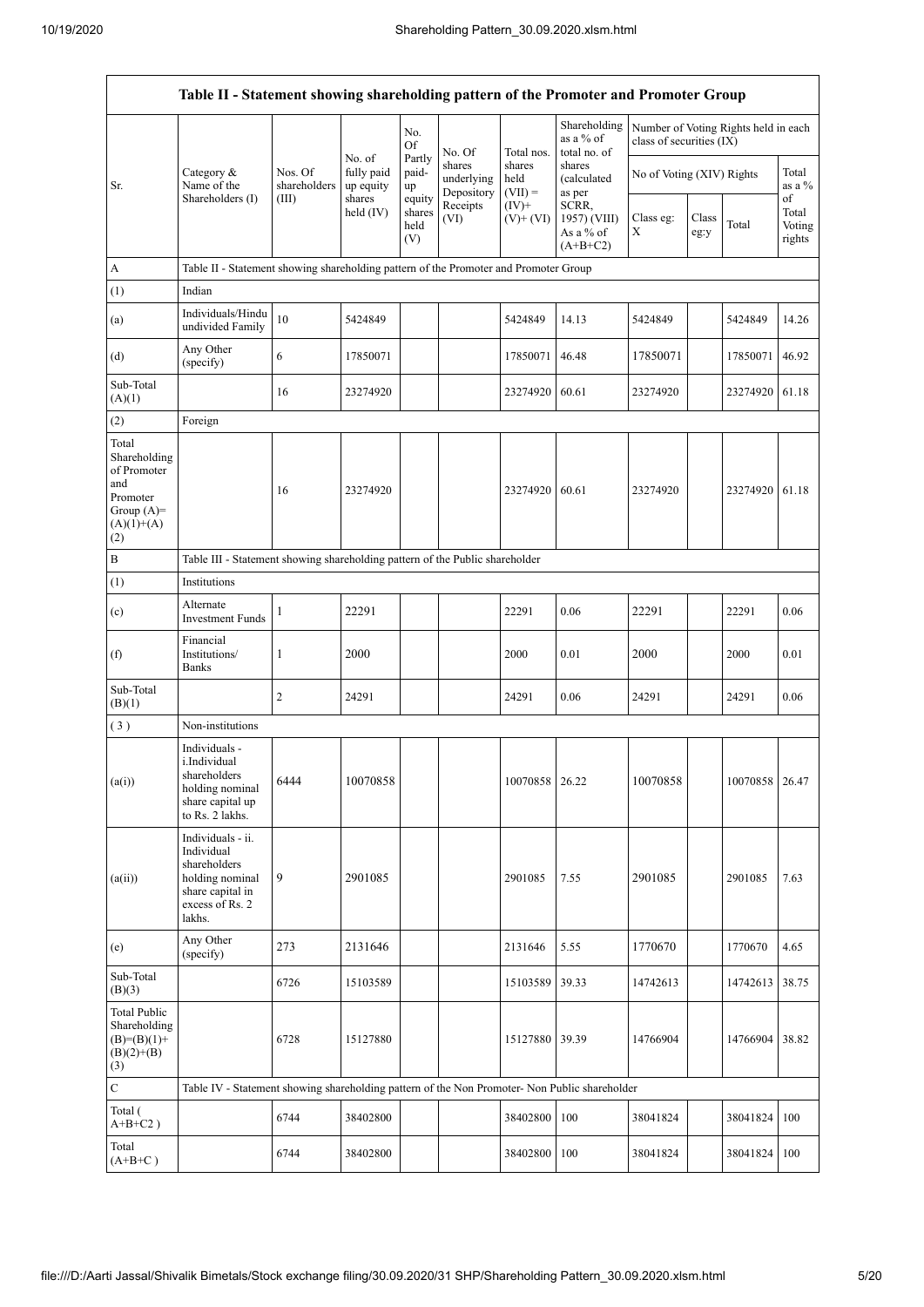|                                                                                         |                                                      |                                       |                                                           | Table II - Statement showing shareholding pattern of the Promoter and Promoter Group                                                                                      |  |                                                  |            |                                                                               |                                       |
|-----------------------------------------------------------------------------------------|------------------------------------------------------|---------------------------------------|-----------------------------------------------------------|---------------------------------------------------------------------------------------------------------------------------------------------------------------------------|--|--------------------------------------------------|------------|-------------------------------------------------------------------------------|---------------------------------------|
|                                                                                         | No. Of<br><b>Shares</b><br>Underlying<br>Outstanding | No. of<br><b>Shares</b><br>Underlying | No. Of Shares<br>Underlying<br>Outstanding<br>convertible | Shareholding, as a %<br>assuming full conversion of<br>convertible securities (as a<br>percentage of diluted share<br>capital) $(XI) = (VII)+(X) As$<br>a % of $(A+B+C2)$ |  | Number of<br>Locked in<br>shares (XII)           |            | Number of<br><b>Shares</b><br>pledged or<br>otherwise<br>encumbered<br>(XIII) | Number of<br>equity shares<br>held in |
| Sr.                                                                                     | convertible<br>securities<br>(X)                     | Outstanding<br>Warrants<br>$(X_i)$    | securities and<br>No. Of Warrants<br>(Xi)(a)              |                                                                                                                                                                           |  | As a<br>$%$ of<br>total<br>Shares<br>held<br>(b) | No.<br>(a) | As a<br>$\%$ of<br>total<br><b>Shares</b><br>held<br>(b)                      | dematerialized<br>form $(XIV)$        |
| A                                                                                       |                                                      |                                       |                                                           | Table II - Statement showing shareholding pattern of the Promoter and Promoter Group                                                                                      |  |                                                  |            |                                                                               |                                       |
| (1)                                                                                     | Indian                                               |                                       |                                                           |                                                                                                                                                                           |  |                                                  |            |                                                                               |                                       |
| (a)                                                                                     |                                                      |                                       |                                                           | 14.13                                                                                                                                                                     |  |                                                  |            |                                                                               | 5424849                               |
| (d)                                                                                     |                                                      |                                       |                                                           | 46.48                                                                                                                                                                     |  |                                                  |            |                                                                               | 17850071                              |
| Sub-Total (A)<br>(1)                                                                    |                                                      |                                       |                                                           | 60.61                                                                                                                                                                     |  |                                                  |            |                                                                               | 23274920                              |
| (2)                                                                                     | Foreign                                              |                                       |                                                           |                                                                                                                                                                           |  |                                                  |            |                                                                               |                                       |
| Total<br>Shareholding<br>of Promoter<br>and Promoter<br>Group $(A)=$<br>$(A)(1)+(A)(2)$ |                                                      |                                       |                                                           | 60.61                                                                                                                                                                     |  |                                                  |            |                                                                               | 23274920                              |
| $\, {\bf B}$                                                                            |                                                      |                                       |                                                           | Table III - Statement showing shareholding pattern of the Public shareholder                                                                                              |  |                                                  |            |                                                                               |                                       |
| (1)                                                                                     | Institutions                                         |                                       |                                                           |                                                                                                                                                                           |  |                                                  |            |                                                                               |                                       |
| (c)                                                                                     |                                                      |                                       |                                                           | 0.06                                                                                                                                                                      |  |                                                  |            |                                                                               | 22291                                 |
| (f)                                                                                     |                                                      |                                       |                                                           | $0.01\,$                                                                                                                                                                  |  |                                                  |            |                                                                               | 2000                                  |
| Sub-Total (B)<br>(1)                                                                    |                                                      |                                       |                                                           | 0.06                                                                                                                                                                      |  |                                                  |            |                                                                               | 24291                                 |
| (3)                                                                                     | Non-institutions                                     |                                       |                                                           |                                                                                                                                                                           |  |                                                  |            |                                                                               |                                       |
| (a(i))                                                                                  |                                                      |                                       |                                                           | 26.22                                                                                                                                                                     |  |                                                  |            |                                                                               | 9335758                               |
| (a(ii))                                                                                 |                                                      |                                       |                                                           | 7.55                                                                                                                                                                      |  |                                                  |            |                                                                               | 2901085                               |
| (e)                                                                                     |                                                      |                                       |                                                           | 5.55                                                                                                                                                                      |  |                                                  |            |                                                                               | 2128646                               |
| Sub-Total (B)<br>(3)                                                                    |                                                      |                                       |                                                           | 39.33                                                                                                                                                                     |  |                                                  |            |                                                                               | 14365489                              |
| <b>Total Public</b><br>Shareholding<br>$(B)=(B)(1)+$<br>$(B)(2)+(B)(3)$                 |                                                      |                                       |                                                           | 39.39                                                                                                                                                                     |  |                                                  |            |                                                                               | 14389780                              |
| $\mathbf C$                                                                             |                                                      |                                       |                                                           | Table IV - Statement showing shareholding pattern of the Non Promoter- Non Public shareholder                                                                             |  |                                                  |            |                                                                               |                                       |
| Total (<br>$A+B+C2$ )                                                                   |                                                      |                                       |                                                           | 100                                                                                                                                                                       |  |                                                  |            |                                                                               | 37664700                              |
| Total $(A+B+C)$                                                                         |                                                      |                                       |                                                           | 100                                                                                                                                                                       |  |                                                  |            |                                                                               | 37664700                              |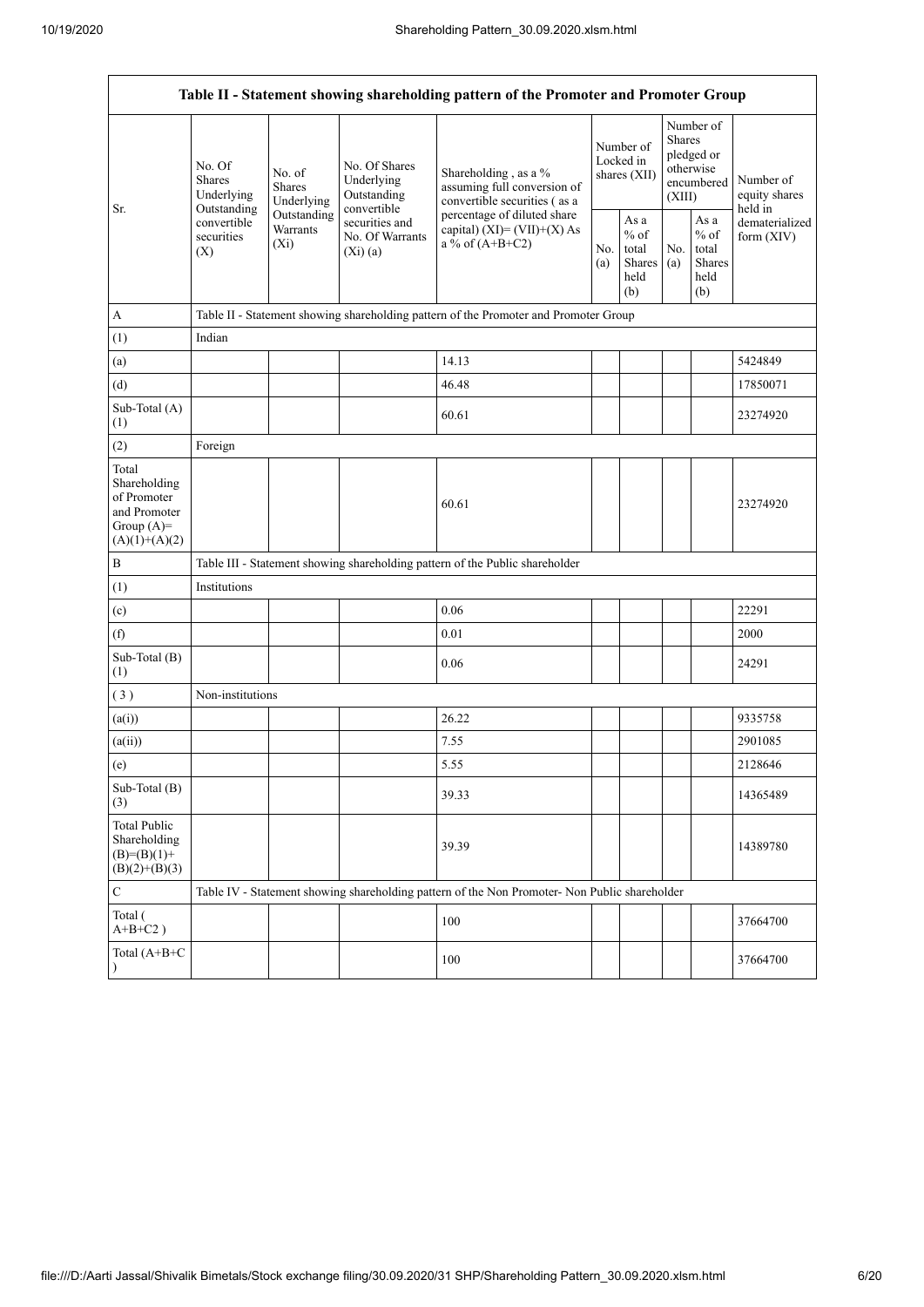|                                                                                                                                                                                          | <b>Individuals/Hindu undivided Family</b>         |                              |                                                 |                                        |                                |                                                      |                                                       |  |  |  |  |  |
|------------------------------------------------------------------------------------------------------------------------------------------------------------------------------------------|---------------------------------------------------|------------------------------|-------------------------------------------------|----------------------------------------|--------------------------------|------------------------------------------------------|-------------------------------------------------------|--|--|--|--|--|
| Searial No.                                                                                                                                                                              | $\mathbf{1}$                                      | $\overline{c}$               | 3                                               | $\overline{4}$                         | 5                              | 6                                                    | $\tau$                                                |  |  |  |  |  |
| Name of the<br>Shareholders (I)                                                                                                                                                          | <b>NARINDER</b><br><b>SINGH</b><br><b>GHUMMAN</b> | <b>MANJIT</b><br><b>KAUR</b> | <b>JASPAL</b><br><b>SINGH</b><br><b>DHILLON</b> | TEJINDERJEET<br>KAUR<br><b>GHUMMAN</b> | <b>SARITA</b><br><b>SANDHU</b> | <b>DEVINDERJEET</b><br><b>SINGH</b><br><b>SANDHU</b> | <b>SATINDER</b><br><b>JEET SINGH</b><br><b>SANDHU</b> |  |  |  |  |  |
| PAN(II)                                                                                                                                                                                  | AAAPG0769L                                        | AAGPK4376B                   | AAJPD6381J                                      | ABJPG6987C                             | ABJPS0310F                     | ABJPS2761E                                           | ABJPS2763G                                            |  |  |  |  |  |
| No. of fully paid<br>up equity shares<br>held (IV)                                                                                                                                       | 2994000                                           | 176000                       | 4000                                            | 616000                                 | 432000                         | 76000                                                | 576000                                                |  |  |  |  |  |
| No. Of Partly paid-<br>up equity shares<br>held (V)                                                                                                                                      |                                                   |                              |                                                 |                                        |                                |                                                      |                                                       |  |  |  |  |  |
| No. Of shares<br>underlying<br>Depository<br>Receipts (VI)                                                                                                                               |                                                   |                              |                                                 |                                        |                                |                                                      |                                                       |  |  |  |  |  |
| Total nos. shares<br>held $(VII) = (IV) +$<br>$(V)$ + $(VI)$                                                                                                                             | 2994000                                           | 176000                       | 4000                                            | 616000                                 | 432000                         | 76000                                                | 576000                                                |  |  |  |  |  |
| Shareholding as a<br>% of total no. of<br>shares (calculated<br>as per SCRR,<br>1957) (VIII) As a<br>% of $(A+B+C2)$                                                                     | 7.8                                               | 0.46                         | 0.01                                            | 1.6                                    | 1.12                           | 0.2                                                  | 1.5                                                   |  |  |  |  |  |
| Number of Voting Rights held in each class of securities (IX)                                                                                                                            |                                                   |                              |                                                 |                                        |                                |                                                      |                                                       |  |  |  |  |  |
| Class eg:X                                                                                                                                                                               | 2994000                                           | 176000                       | 4000                                            | 616000                                 | 432000                         | 76000                                                | 576000                                                |  |  |  |  |  |
| Class eg:y                                                                                                                                                                               |                                                   |                              |                                                 |                                        |                                |                                                      |                                                       |  |  |  |  |  |
| Total                                                                                                                                                                                    | 2994000                                           | 176000                       | 4000                                            | 616000                                 | 432000                         | 76000                                                | 576000                                                |  |  |  |  |  |
| Total as a % of<br><b>Total Voting rights</b>                                                                                                                                            | 7.87                                              | 0.46                         | 0.01                                            | 1.62                                   | 1.14                           | 0.2                                                  | 1.51                                                  |  |  |  |  |  |
| No. Of Shares<br>Underlying<br>Outstanding<br>convertible<br>securities $(X)$                                                                                                            |                                                   |                              |                                                 |                                        |                                |                                                      |                                                       |  |  |  |  |  |
| No. of Shares<br>Underlying<br>Outstanding<br>Warrants (Xi)                                                                                                                              |                                                   |                              |                                                 |                                        |                                |                                                      |                                                       |  |  |  |  |  |
| No. Of Shares<br>Underlying<br>Outstanding<br>convertible<br>securities and No.<br>Of Warrants (Xi)<br>(a)                                                                               |                                                   |                              |                                                 |                                        |                                |                                                      |                                                       |  |  |  |  |  |
| Shareholding, as a<br>% assuming full<br>conversion of<br>convertible<br>securities (as a<br>percentage of<br>diluted share<br>capital) (XI)=<br>$(VII)+(Xi)(a)$ As a<br>% of $(A+B+C2)$ | 7.8                                               | 0.46                         | 0.01                                            | 1.6                                    | 1.12                           | 0.2                                                  | 1.5                                                   |  |  |  |  |  |
| Number of Locked in shares (XII)                                                                                                                                                         |                                                   |                              |                                                 |                                        |                                |                                                      |                                                       |  |  |  |  |  |
| No. (a)                                                                                                                                                                                  |                                                   |                              |                                                 |                                        |                                |                                                      |                                                       |  |  |  |  |  |
| As a % of total<br>Shares held (b)                                                                                                                                                       |                                                   |                              |                                                 |                                        |                                |                                                      |                                                       |  |  |  |  |  |
| Number of Shares pledged or otherwise encumbered (XIII)                                                                                                                                  |                                                   |                              |                                                 |                                        |                                |                                                      |                                                       |  |  |  |  |  |
| No. (a)                                                                                                                                                                                  |                                                   |                              |                                                 |                                        |                                |                                                      |                                                       |  |  |  |  |  |
| As a % of total<br>Shares held (b)                                                                                                                                                       |                                                   |                              |                                                 |                                        |                                |                                                      |                                                       |  |  |  |  |  |
| Number of equity<br>shares held in<br>dematerialized<br>form (XIV)                                                                                                                       | 2994000                                           | 176000                       | 4000                                            | 616000                                 | 432000                         | 76000                                                | 576000                                                |  |  |  |  |  |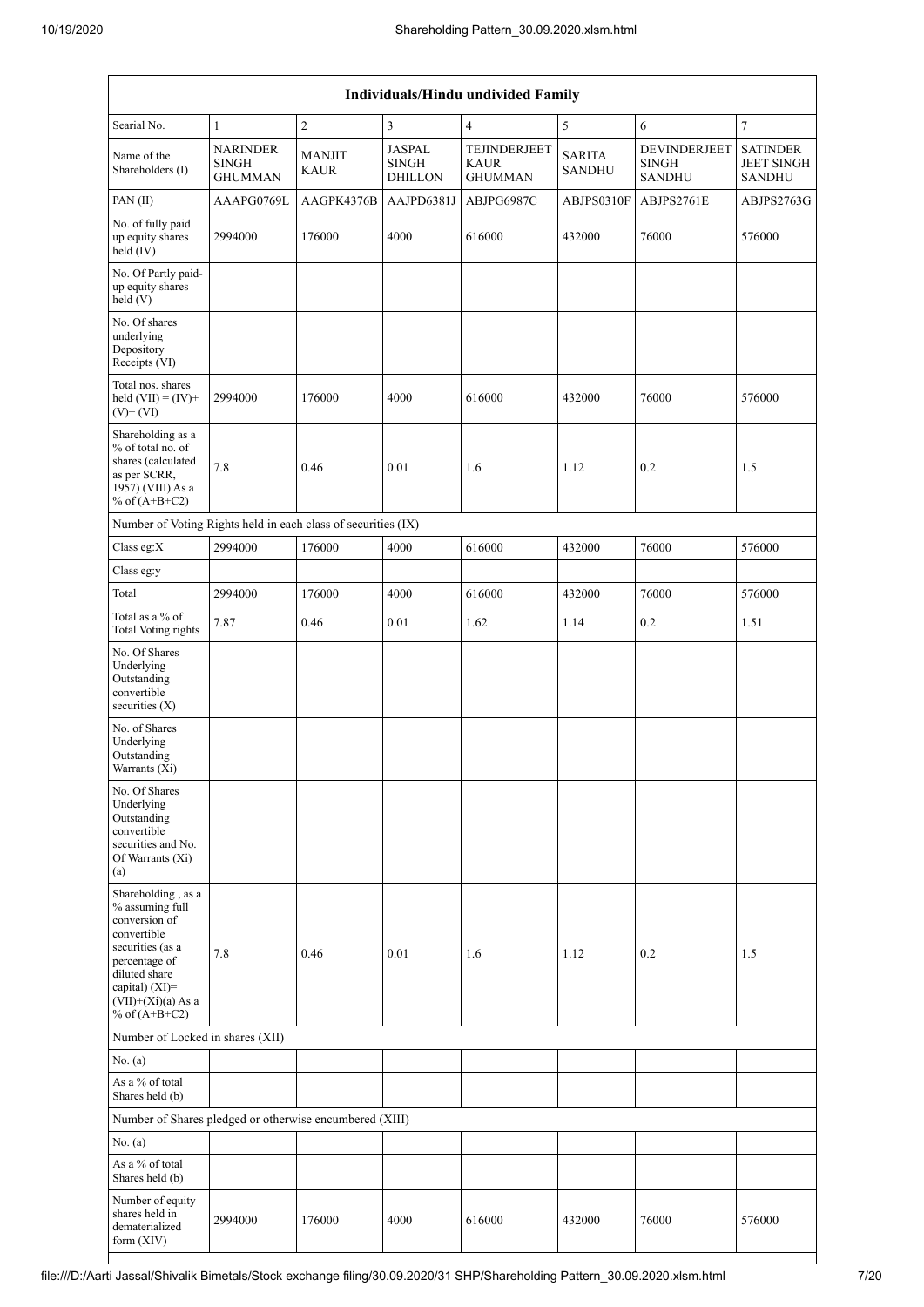| Reason for not providing PAN    |          |          |          |          |          |          |          |  |  |  |
|---------------------------------|----------|----------|----------|----------|----------|----------|----------|--|--|--|
| Reason for not<br>providing PAN |          |          |          |          |          |          |          |  |  |  |
| Shareholder type                | Promoter | Promoter | Promoter | Promoter | Promoter | Promoter | Promoter |  |  |  |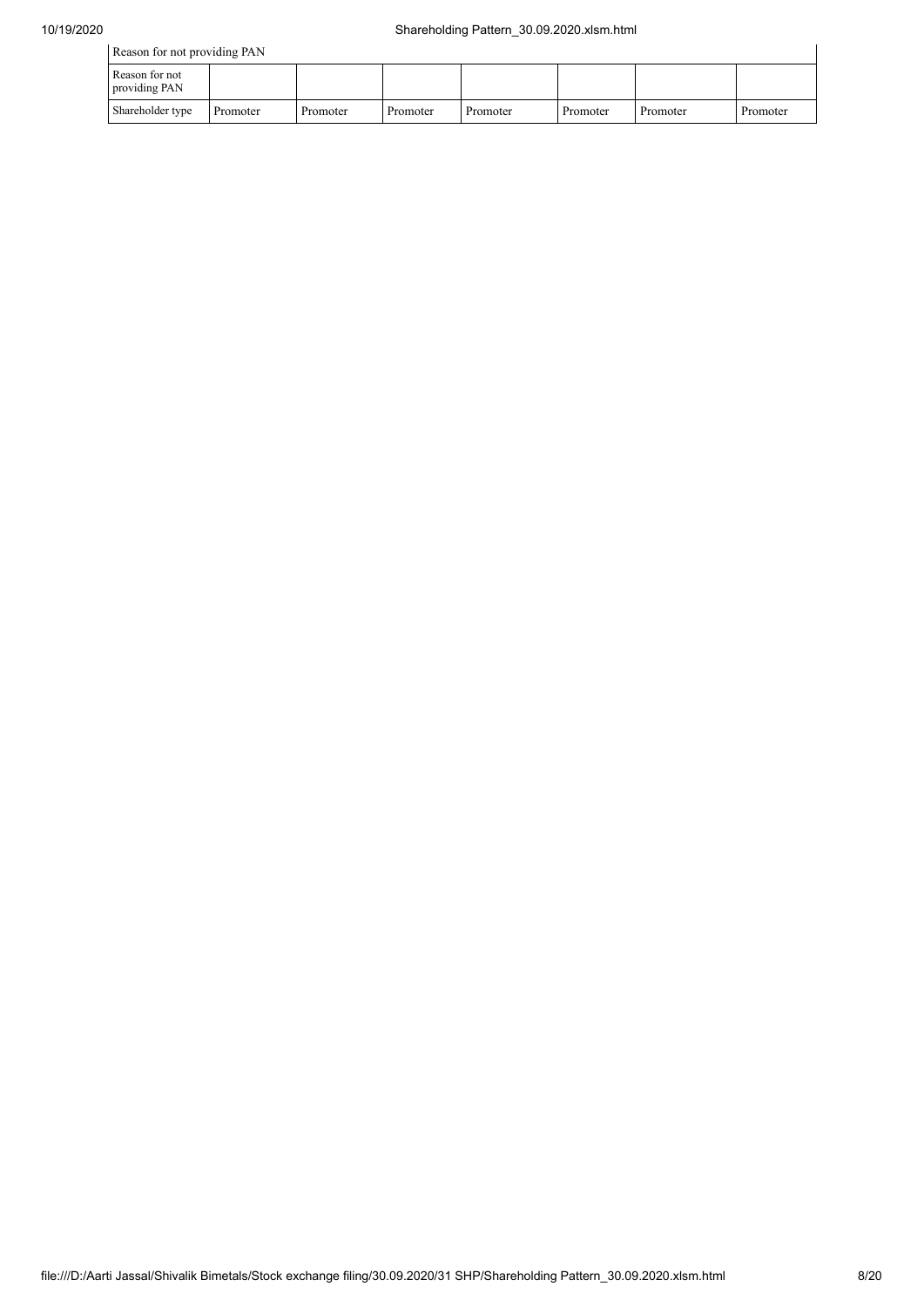| Individuals/Hindu undivided Family                                                                                                                                                       |                                                               |                      |              |                       |  |  |  |  |  |  |
|------------------------------------------------------------------------------------------------------------------------------------------------------------------------------------------|---------------------------------------------------------------|----------------------|--------------|-----------------------|--|--|--|--|--|--|
| Searial No.                                                                                                                                                                              | $\,8\,$                                                       | $\mathfrak{g}$       | 10           |                       |  |  |  |  |  |  |
| Name of the<br>Shareholders (I)                                                                                                                                                          | <b>GURBIR SANDHU</b>                                          | <b>SUMER GHUMMAN</b> | ANGAD SANDHU | Click here to go back |  |  |  |  |  |  |
| PAN(II)                                                                                                                                                                                  | ABJPS6626A                                                    | AHMPG7844D           | AVJPS6029H   | Total                 |  |  |  |  |  |  |
| No. of fully paid<br>up equity shares<br>held (IV)                                                                                                                                       | 244849                                                        | 2000                 | 304000       | 5424849               |  |  |  |  |  |  |
| No. Of Partly paid-<br>up equity shares<br>held (V)                                                                                                                                      |                                                               |                      |              |                       |  |  |  |  |  |  |
| No. Of shares<br>underlying<br>Depository<br>Receipts (VI)                                                                                                                               |                                                               |                      |              |                       |  |  |  |  |  |  |
| Total nos. shares<br>held $(VII) = (IV) +$<br>$(V)+(VI)$                                                                                                                                 | 244849                                                        | 2000                 | 304000       | 5424849               |  |  |  |  |  |  |
| Shareholding as a<br>% of total no. of<br>shares (calculated<br>as per SCRR,<br>1957) (VIII) As a<br>% of $(A+B+C2)$                                                                     | 0.64                                                          | 0.01                 | 0.79         | 14.13                 |  |  |  |  |  |  |
|                                                                                                                                                                                          | Number of Voting Rights held in each class of securities (IX) |                      |              |                       |  |  |  |  |  |  |
| Class eg:X                                                                                                                                                                               | 244849                                                        | 2000                 | 304000       | 5424849               |  |  |  |  |  |  |
| Class eg:y                                                                                                                                                                               |                                                               |                      |              |                       |  |  |  |  |  |  |
| Total                                                                                                                                                                                    | 244849                                                        | 2000                 | 304000       | 5424849               |  |  |  |  |  |  |
| Total as a % of<br><b>Total Voting rights</b>                                                                                                                                            | 0.64                                                          | 0.01                 | 0.8          | 14.26                 |  |  |  |  |  |  |
| No. Of Shares<br>Underlying<br>Outstanding<br>convertible<br>securities $(X)$                                                                                                            |                                                               |                      |              |                       |  |  |  |  |  |  |
| No. of Shares<br>Underlying<br>Outstanding<br>Warrants (Xi)                                                                                                                              |                                                               |                      |              |                       |  |  |  |  |  |  |
| No. Of Shares<br>Underlying<br>Outstanding<br>convertible<br>securities and No.<br>Of Warrants (Xi)<br>(a)                                                                               |                                                               |                      |              |                       |  |  |  |  |  |  |
| Shareholding, as a<br>% assuming full<br>conversion of<br>convertible<br>securities (as a<br>percentage of<br>diluted share<br>capital) (XI)=<br>$(VII)+(Xi)(a)$ As a<br>% of $(A+B+C2)$ | 0.64                                                          | 0.01                 | 0.79         | 14.13                 |  |  |  |  |  |  |
| Number of Locked in shares (XII)                                                                                                                                                         |                                                               |                      |              |                       |  |  |  |  |  |  |
| No. $(a)$                                                                                                                                                                                |                                                               |                      |              |                       |  |  |  |  |  |  |
| As a % of total<br>Shares held (b)                                                                                                                                                       |                                                               |                      |              |                       |  |  |  |  |  |  |
|                                                                                                                                                                                          | Number of Shares pledged or otherwise encumbered (XIII)       |                      |              |                       |  |  |  |  |  |  |
| No. $(a)$                                                                                                                                                                                |                                                               |                      |              |                       |  |  |  |  |  |  |
| As a % of total<br>Shares held (b)                                                                                                                                                       |                                                               |                      |              |                       |  |  |  |  |  |  |
| Number of equity<br>shares held in<br>dematerialized<br>form $(XIV)$                                                                                                                     | 244849                                                        | 2000                 | 304000       | 5424849               |  |  |  |  |  |  |
| Reason for not providing PAN                                                                                                                                                             |                                                               |                      |              |                       |  |  |  |  |  |  |

file:///D:/Aarti Jassal/Shivalik Bimetals/Stock exchange filing/30.09.2020/31 SHP/Shareholding Pattern\_30.09.2020.xlsm.html 9/20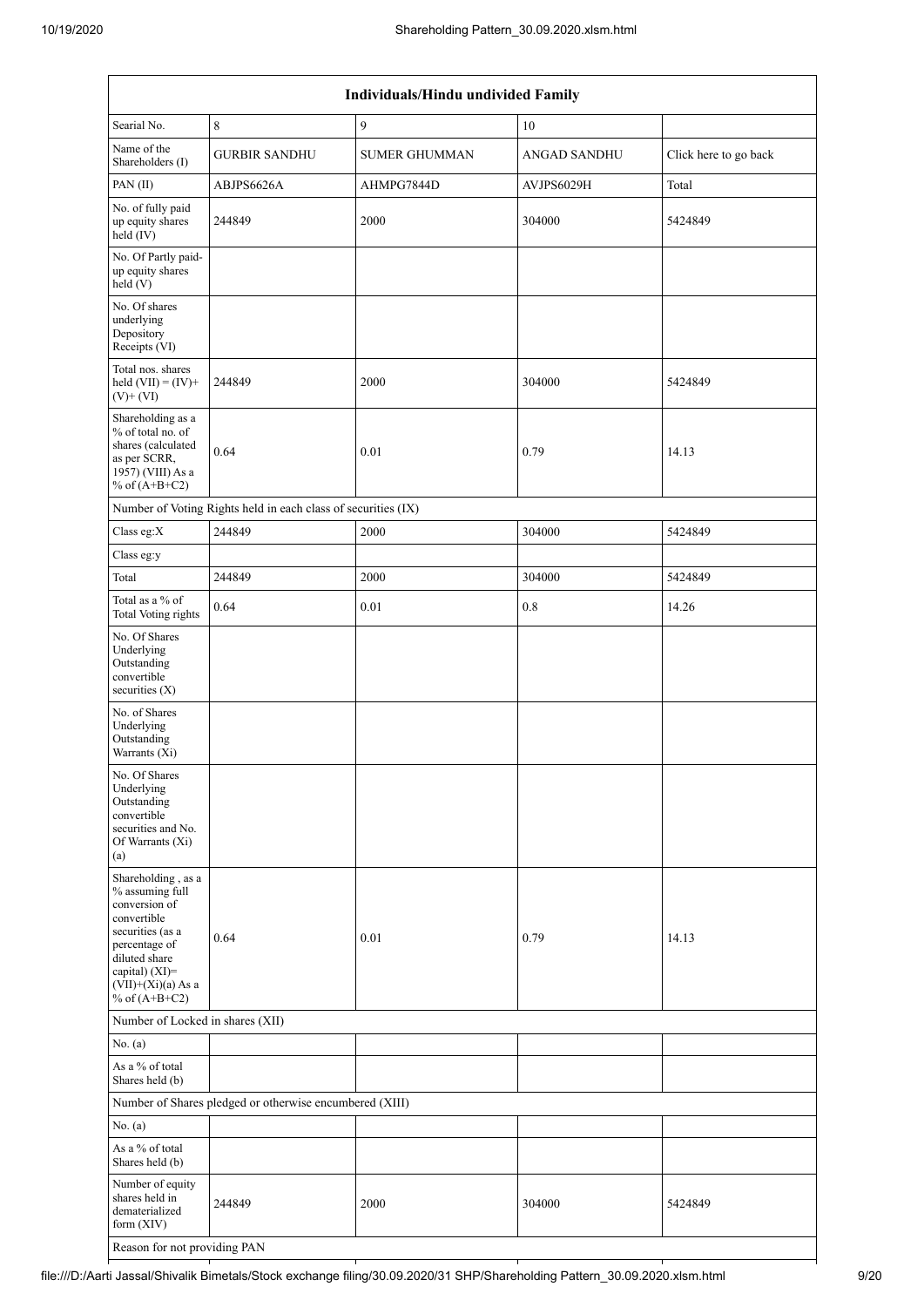| Reason for not<br>providing PAN |          |          |          |  |
|---------------------------------|----------|----------|----------|--|
| Shareholder type                | Promoter | Promoter | Promoter |  |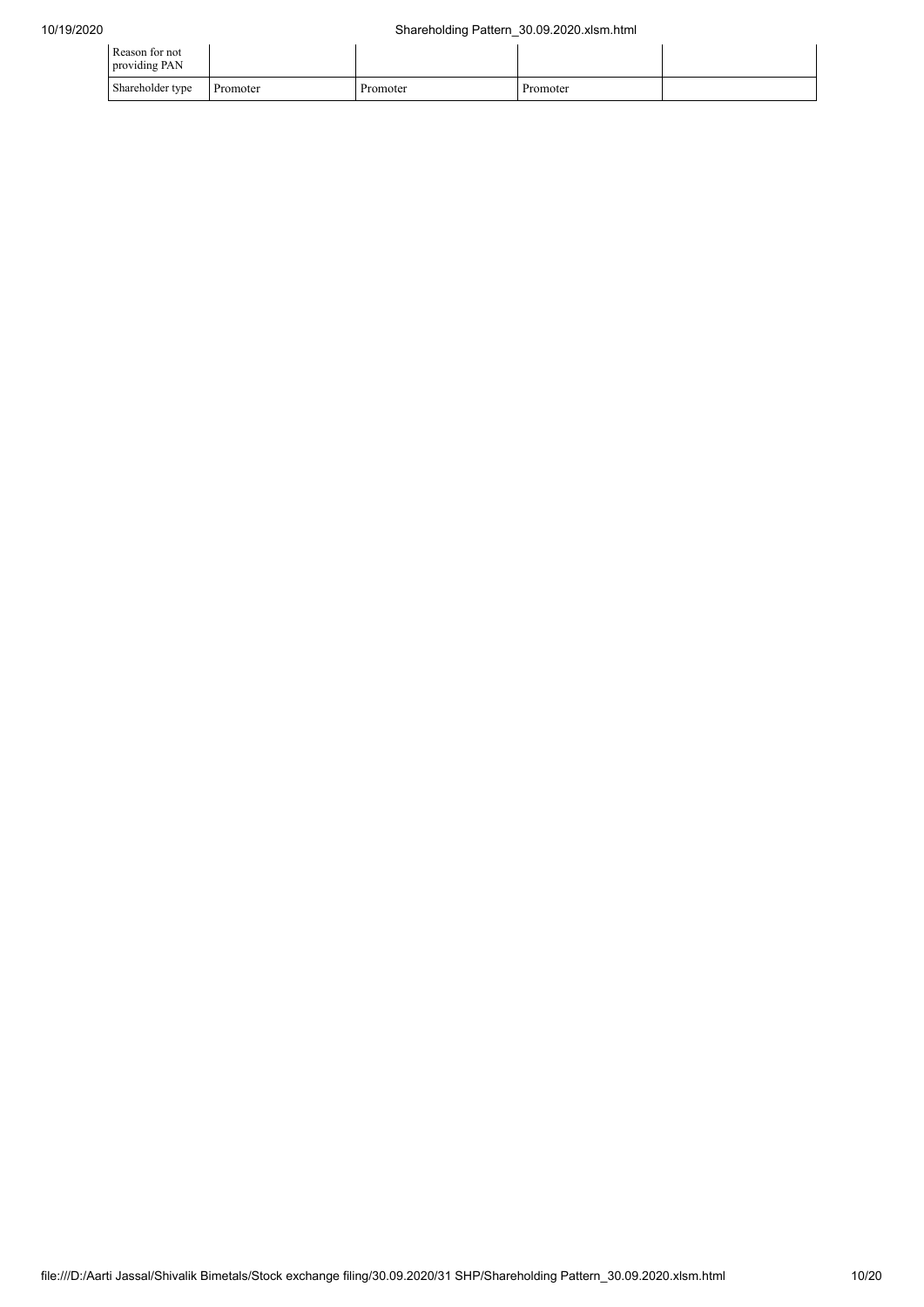| Any Other (specify)                                                                                                                                                                  |                                                                       |                                           |                                                                  |                                      |                                                                  |                                                                     |  |  |  |  |  |
|--------------------------------------------------------------------------------------------------------------------------------------------------------------------------------------|-----------------------------------------------------------------------|-------------------------------------------|------------------------------------------------------------------|--------------------------------------|------------------------------------------------------------------|---------------------------------------------------------------------|--|--|--|--|--|
| Searial No.                                                                                                                                                                          | $\mathbf{1}$                                                          | $\overline{c}$                            | 3                                                                | $\overline{4}$                       | $\sqrt{5}$                                                       | 6                                                                   |  |  |  |  |  |
| Category                                                                                                                                                                             | <b>Bodies Corporate</b>                                               | <b>Bodies</b><br>Corporate                | <b>Bodies Corporate</b>                                          | <b>Bodies</b><br>Corporate           | <b>Bodies Corporate</b>                                          | <b>Bodies Corporate</b>                                             |  |  |  |  |  |
| Name of the<br>Shareholders (I)                                                                                                                                                      | <b>AMAR</b><br><b>ENGINEERING</b><br><b>COMPANY PVT</b><br><b>LTD</b> | ANGAD<br><b>ESTATES PVT</b><br><b>LTD</b> | O D FINANCE<br><b>AND</b><br><b>INVESTMENT</b> (P)<br><b>LTD</b> | TSL<br><b>HOLDINGS</b><br><b>LTD</b> | <b>ULTRA</b><br><b>PORTFOLIO</b><br>MANAGEMENT<br><b>PVT LTD</b> | <b>B S SANDHU</b><br><b>AND</b><br><b>ASSOCIATES</b><br>PRIVATE LTD |  |  |  |  |  |
| PAN(II)                                                                                                                                                                              | AAACA0214F                                                            | AAACA8041Q                                | AAACO0299G                                                       | AAACT3448E                           | AAACU0117D                                                       | AABCB8936E                                                          |  |  |  |  |  |
| No. of the<br>Shareholders (I)                                                                                                                                                       | 1                                                                     | 1                                         | $\mathbf{1}$                                                     | 1                                    | $\mathbf{1}$                                                     | 1                                                                   |  |  |  |  |  |
| No. of fully paid<br>up equity shares<br>held (IV)                                                                                                                                   | 1414310                                                               | 3310000                                   | 5070781                                                          | 5580400                              | 1904180                                                          | 570400                                                              |  |  |  |  |  |
| No. Of Partly paid-<br>up equity shares<br>held (V)                                                                                                                                  |                                                                       |                                           |                                                                  |                                      |                                                                  |                                                                     |  |  |  |  |  |
| No. Of shares<br>underlying<br>Depository<br>Receipts (VI)                                                                                                                           |                                                                       |                                           |                                                                  |                                      |                                                                  |                                                                     |  |  |  |  |  |
| Total nos. shares<br>held $(VII) = (IV) +$<br>$(V)$ + $(VI)$                                                                                                                         | 1414310                                                               | 3310000                                   | 5070781                                                          | 5580400                              | 1904180                                                          | 570400                                                              |  |  |  |  |  |
| Shareholding as a<br>% of total no. of<br>shares (calculated<br>as per SCRR,<br>1957) (VIII) As a<br>% of $(A+B+C2)$                                                                 | 3.68                                                                  | 8.62                                      | 13.2                                                             | 14.53                                | 4.96                                                             | 1.49                                                                |  |  |  |  |  |
|                                                                                                                                                                                      | Number of Voting Rights held in each class of securities (IX)         |                                           |                                                                  |                                      |                                                                  |                                                                     |  |  |  |  |  |
| Class eg: X                                                                                                                                                                          | 1414310                                                               | 3310000                                   | 5070781                                                          | 5580400                              | 1904180                                                          | 570400                                                              |  |  |  |  |  |
| Class eg:y                                                                                                                                                                           |                                                                       |                                           |                                                                  |                                      |                                                                  |                                                                     |  |  |  |  |  |
| Total                                                                                                                                                                                | 1414310                                                               | 3310000                                   | 5070781                                                          | 5580400                              | 1904180                                                          | 570400                                                              |  |  |  |  |  |
| Total as a % of<br>Total Voting rights                                                                                                                                               | 3.72                                                                  | 8.7                                       | 13.33                                                            | 14.67                                | 5.01                                                             | 1.5                                                                 |  |  |  |  |  |
| No. Of Shares<br>Underlying<br>Outstanding<br>convertible<br>securities $(X)$                                                                                                        |                                                                       |                                           |                                                                  |                                      |                                                                  |                                                                     |  |  |  |  |  |
| No. of Shares<br>Underlying<br>Outstanding<br>Warrants (Xi)                                                                                                                          |                                                                       |                                           |                                                                  |                                      |                                                                  |                                                                     |  |  |  |  |  |
| No. Of Shares<br>Underlying<br>Outstanding<br>convertible<br>securities and No.<br>Of Warrants (Xi)<br>(a)                                                                           |                                                                       |                                           |                                                                  |                                      |                                                                  |                                                                     |  |  |  |  |  |
| Shareholding, as a<br>% assuming full<br>conversion of<br>convertible<br>securities (as a<br>percentage of<br>diluted share<br>capital) (XI)=<br>$(VII)+(X)$ As a %<br>of $(A+B+C2)$ | 3.68                                                                  | 8.62                                      | 13.2                                                             | 14.53                                | 4.96                                                             | 1.49                                                                |  |  |  |  |  |
| Number of Locked in shares (XII)                                                                                                                                                     |                                                                       |                                           |                                                                  |                                      |                                                                  |                                                                     |  |  |  |  |  |
| No. $(a)$                                                                                                                                                                            |                                                                       |                                           |                                                                  |                                      |                                                                  |                                                                     |  |  |  |  |  |
| As a % of total<br>Shares held (b)                                                                                                                                                   |                                                                       |                                           |                                                                  |                                      |                                                                  |                                                                     |  |  |  |  |  |
|                                                                                                                                                                                      | Number of Shares pledged or otherwise encumbered (XIII)               |                                           |                                                                  |                                      |                                                                  |                                                                     |  |  |  |  |  |
| No. (a)                                                                                                                                                                              |                                                                       |                                           |                                                                  |                                      |                                                                  |                                                                     |  |  |  |  |  |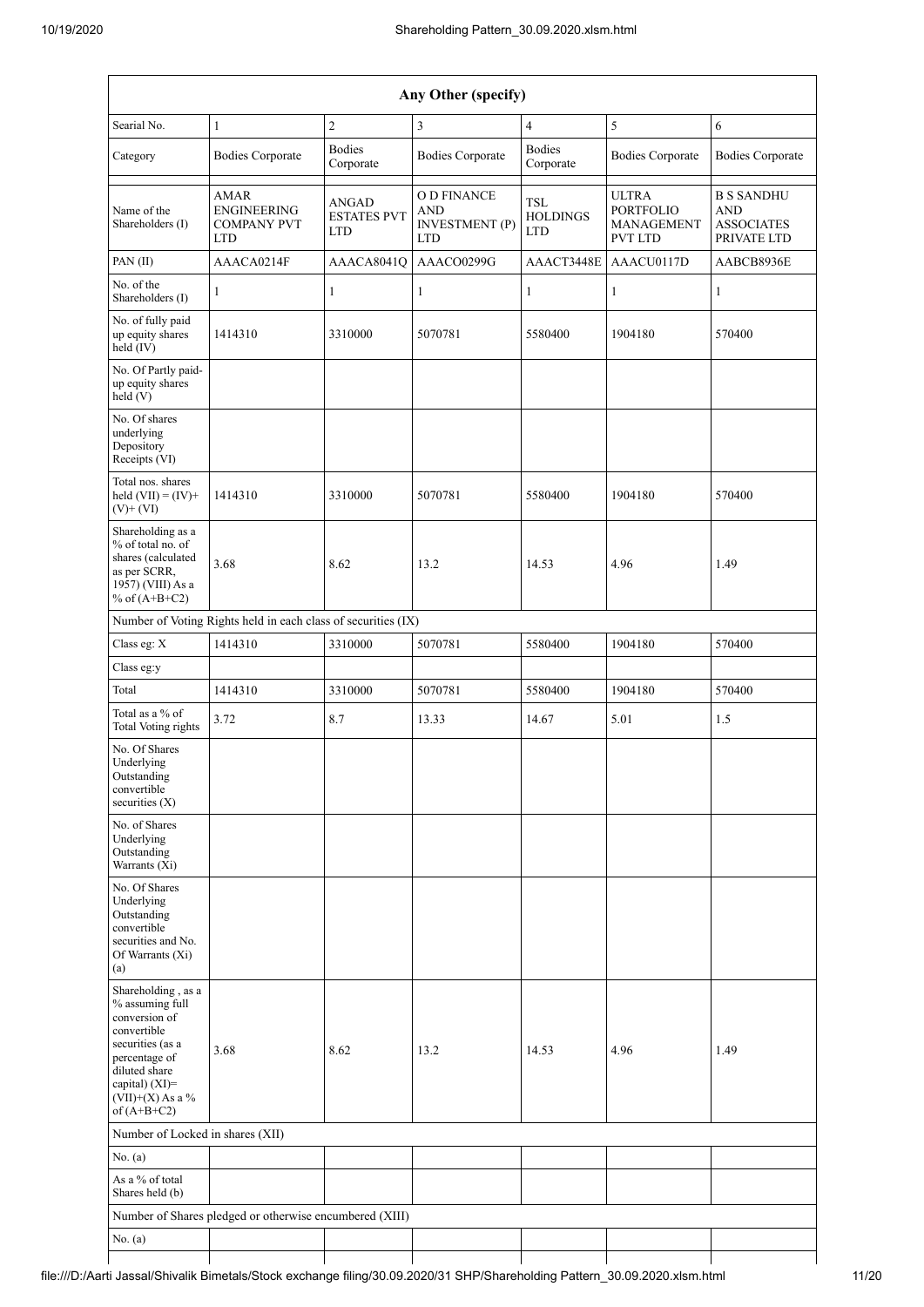| As a % of total<br>Shares held (b)                                   |          |          |          |          |          |          |
|----------------------------------------------------------------------|----------|----------|----------|----------|----------|----------|
| Number of equity<br>shares held in<br>dematerialized<br>form $(XIV)$ | 1414310  | 3310000  | 5070781  | 5580400  | 1904180  | 570400   |
| Reason for not providing PAN                                         |          |          |          |          |          |          |
| Reason for not<br>providing PAN                                      |          |          |          |          |          |          |
| Shareholder type                                                     | Promoter | Promoter | Promoter | Promoter | Promoter | Promoter |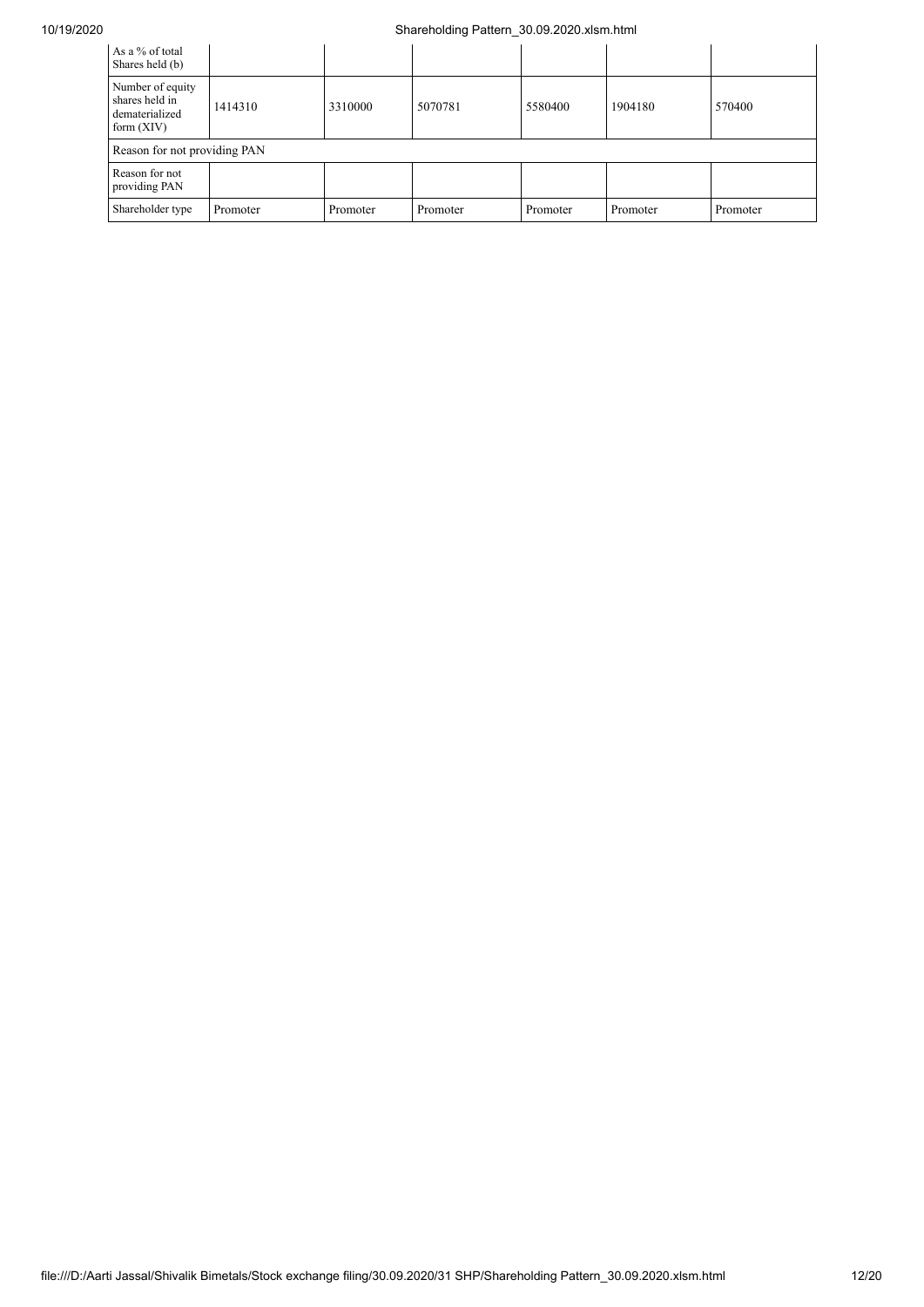| Any Other (specify)                                                                                                                                                                   |                                                               |  |  |  |
|---------------------------------------------------------------------------------------------------------------------------------------------------------------------------------------|---------------------------------------------------------------|--|--|--|
| Searial No.                                                                                                                                                                           |                                                               |  |  |  |
| Category                                                                                                                                                                              | Click here to go back                                         |  |  |  |
| Name of the<br>Shareholders (I)                                                                                                                                                       |                                                               |  |  |  |
| PAN(II)                                                                                                                                                                               | Total                                                         |  |  |  |
| No. of the<br>Shareholders (I)                                                                                                                                                        | 6                                                             |  |  |  |
| No. of fully paid<br>up equity shares<br>held $(IV)$                                                                                                                                  | 17850071                                                      |  |  |  |
| No. Of Partly paid-<br>up equity shares<br>held (V)                                                                                                                                   |                                                               |  |  |  |
| No. Of shares<br>underlying<br>Depository<br>Receipts (VI)                                                                                                                            |                                                               |  |  |  |
| Total nos. shares<br>held $(VII) = (IV) +$<br>$(V)$ + $(VI)$                                                                                                                          | 17850071                                                      |  |  |  |
| Shareholding as a<br>% of total no. of<br>shares (calculated<br>as per SCRR,<br>1957) (VIII) As a<br>% of $(A+B+C2)$                                                                  | 46.48                                                         |  |  |  |
|                                                                                                                                                                                       | Number of Voting Rights held in each class of securities (IX) |  |  |  |
| Class eg: X                                                                                                                                                                           | 17850071                                                      |  |  |  |
| Class eg:y                                                                                                                                                                            |                                                               |  |  |  |
| Total                                                                                                                                                                                 | 17850071                                                      |  |  |  |
| Total as a % of<br><b>Total Voting rights</b>                                                                                                                                         | 46.92                                                         |  |  |  |
| No. Of Shares<br>Underlying<br>Outstanding<br>convertible<br>securities $(X)$                                                                                                         |                                                               |  |  |  |
| No. of Shares<br>Underlying<br>Outstanding<br>Warrants (Xi)                                                                                                                           |                                                               |  |  |  |
| No. Of Shares<br>Underlying<br>Outstanding<br>convertible<br>securities and No.<br>Of Warrants (Xi)<br>(a)                                                                            |                                                               |  |  |  |
| Shareholding, as a<br>% assuming full<br>conversion of<br>convertible<br>securities (as a<br>percentage of<br>diluted share<br>capital) (XI)=<br>(VII)+(X) As a $\%$<br>of $(A+B+C2)$ | 46.48                                                         |  |  |  |
| Number of Locked in shares (XII)                                                                                                                                                      |                                                               |  |  |  |
| No. (a)                                                                                                                                                                               |                                                               |  |  |  |
| As a % of total<br>Shares held (b)                                                                                                                                                    |                                                               |  |  |  |
|                                                                                                                                                                                       | Number of Shares pledged or otherwise encumbered (XIII)       |  |  |  |
| No. (a)                                                                                                                                                                               |                                                               |  |  |  |
| As a $\%$ of total<br>Shares held (b)                                                                                                                                                 |                                                               |  |  |  |
| Number of equity                                                                                                                                                                      | 17850071                                                      |  |  |  |

file:///D:/Aarti Jassal/Shivalik Bimetals/Stock exchange filing/30.09.2020/31 SHP/Shareholding Pattern\_30.09.2020.xlsm.html 13/20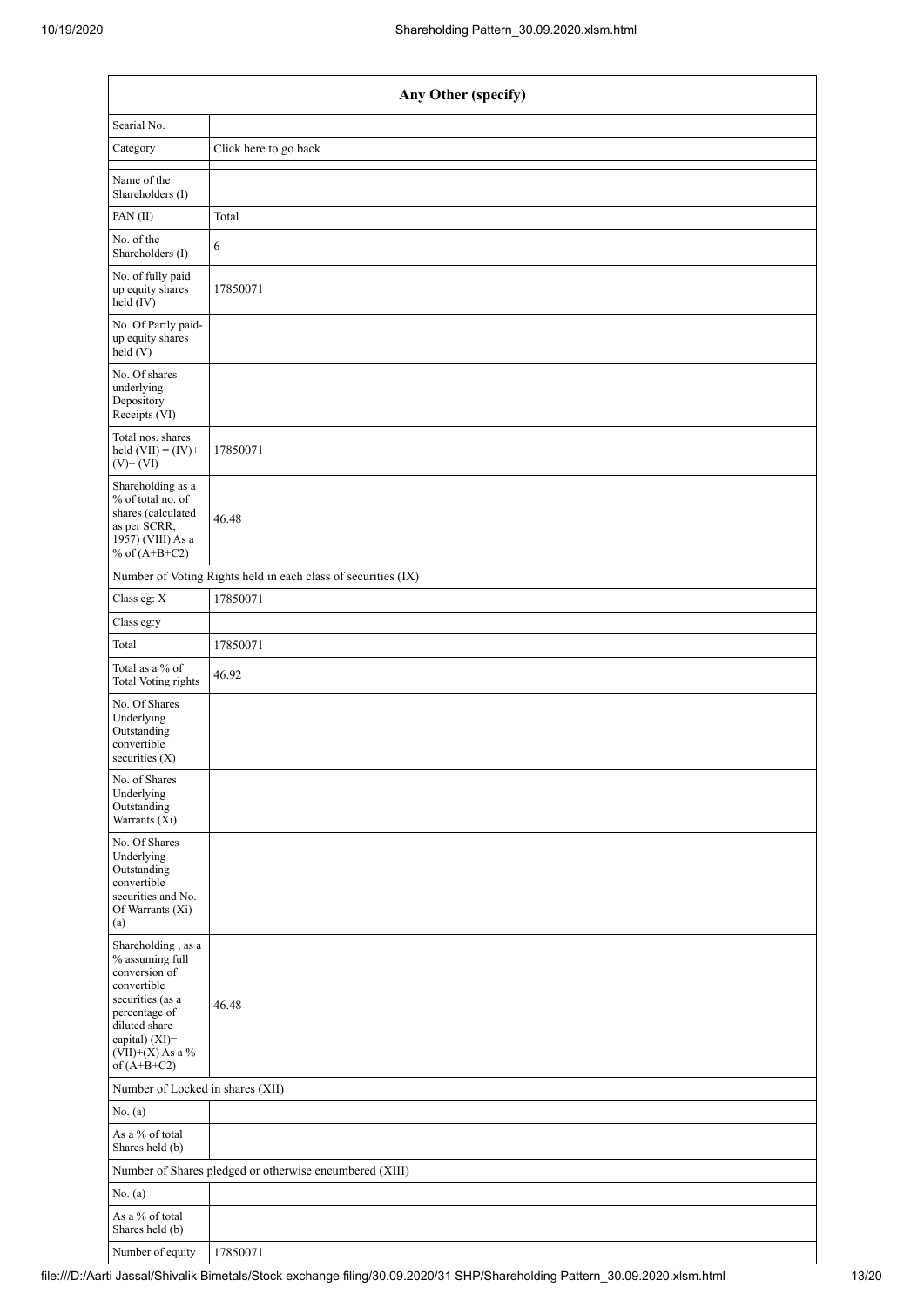| shares held in<br>dematerialized<br>form $(XIV)$ |  |  |  |  |
|--------------------------------------------------|--|--|--|--|
| Reason for not providing PAN                     |  |  |  |  |
| Reason for not<br>providing PAN                  |  |  |  |  |
| Shareholder type                                 |  |  |  |  |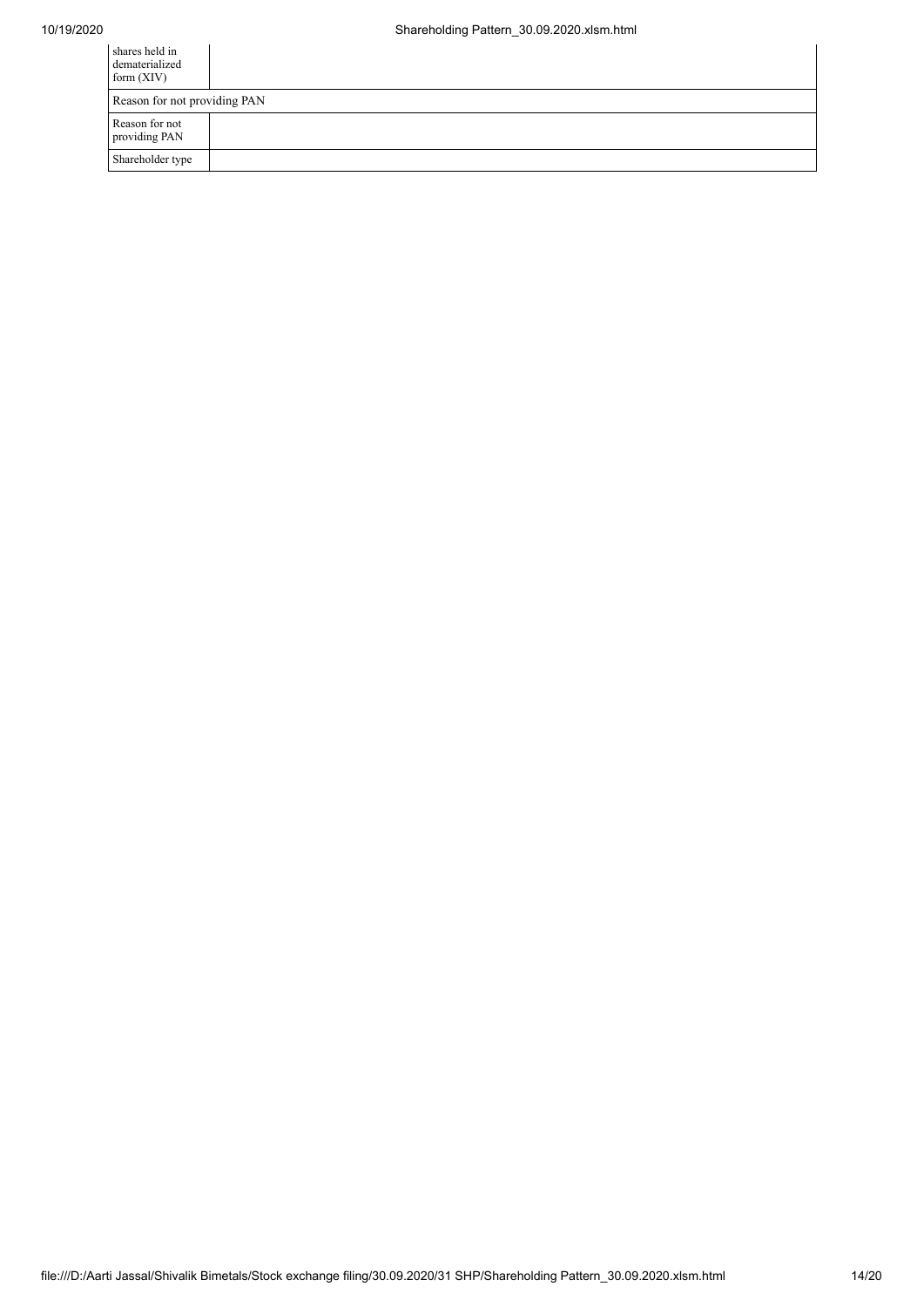$\overline{1}$ 

| Individuals - ii. Individual shareholders holding nominal share capital in excess of Rs. 2 lakhs.                                                                                    |                                                               |                                                    |                                                           |                            |                          |  |
|--------------------------------------------------------------------------------------------------------------------------------------------------------------------------------------|---------------------------------------------------------------|----------------------------------------------------|-----------------------------------------------------------|----------------------------|--------------------------|--|
| Searial No.                                                                                                                                                                          | $\mathbf{1}$                                                  | $\sqrt{2}$                                         | $\mathfrak{Z}$                                            | $\overline{4}$             |                          |  |
| Name of the<br>Shareholders (I)                                                                                                                                                      | <b>MAHENDRA</b><br><b>CHANDULAL DHARU</b><br><b>HUF</b>       | <b>BHAVNA</b><br><b>GOVINDBHAI</b><br><b>DESAI</b> | <b>PREMILABEN</b><br><b>MAHENDRAKUMAR</b><br><b>DHARU</b> | <b>LINCOLN P</b><br>COELHO | Click here to<br>go back |  |
| PAN(II)                                                                                                                                                                              | AALHS4943P                                                    | ABKPD4860C                                         | ACKPD5757H                                                | AEGPC1227D                 | Total                    |  |
| No. of fully paid<br>up equity shares<br>held (IV)                                                                                                                                   | 580093                                                        | 486000                                             | 498961                                                    | 400000                     | 1965054                  |  |
| No. Of Partly paid-<br>up equity shares<br>held (V)                                                                                                                                  |                                                               |                                                    |                                                           |                            |                          |  |
| No. Of shares<br>underlying<br>Depository<br>Receipts (VI)                                                                                                                           |                                                               |                                                    |                                                           |                            |                          |  |
| Total nos. shares<br>held $(VII) = (IV) +$<br>$(V)$ + $(VI)$                                                                                                                         | 580093                                                        | 486000                                             | 498961                                                    | 400000                     | 1965054                  |  |
| Shareholding as a<br>% of total no. of<br>shares (calculated<br>as per SCRR,<br>1957) (VIII) As a<br>% of $(A+B+C2)$                                                                 | 1.51                                                          | 1.27                                               | 1.3                                                       | 1.04                       | 5.12                     |  |
|                                                                                                                                                                                      | Number of Voting Rights held in each class of securities (IX) |                                                    |                                                           |                            |                          |  |
| Class eg: X                                                                                                                                                                          | 580093                                                        | 486000                                             | 498961                                                    | 400000                     | 1965054                  |  |
| Class eg:y                                                                                                                                                                           |                                                               |                                                    |                                                           |                            |                          |  |
| Total                                                                                                                                                                                | 580093                                                        | 486000                                             | 498961                                                    | 400000                     | 1965054                  |  |
| Total as a % of<br><b>Total Voting rights</b>                                                                                                                                        | 1.52                                                          | 1.28                                               | 1.31                                                      | 1.05                       | 5.17                     |  |
| No. Of Shares<br>Underlying<br>Outstanding<br>convertible<br>securities (X)                                                                                                          |                                                               |                                                    |                                                           |                            |                          |  |
| No. of Shares<br>Underlying<br>Outstanding<br>Warrants (Xi)                                                                                                                          |                                                               |                                                    |                                                           |                            |                          |  |
| No. Of Shares<br>Underlying<br>Outstanding<br>convertible<br>securities and No.<br>Of Warrants (Xi)<br>(a)                                                                           |                                                               |                                                    |                                                           |                            |                          |  |
| Shareholding, as a<br>% assuming full<br>conversion of<br>convertible<br>securities (as a<br>percentage of<br>diluted share<br>capital) (XI)=<br>$(VII)+(X)$ As a %<br>of $(A+B+C2)$ | 1.51                                                          | 1.27                                               | 1.3                                                       | 1.04                       | 5.12                     |  |
| Number of Locked in shares (XII)                                                                                                                                                     |                                                               |                                                    |                                                           |                            |                          |  |
| No. (a)                                                                                                                                                                              |                                                               |                                                    |                                                           |                            |                          |  |
| As a % of total<br>Shares held (b)                                                                                                                                                   |                                                               |                                                    |                                                           |                            |                          |  |
| Number of equity<br>shares held in<br>dematerialized<br>form (XIV)                                                                                                                   | 580093                                                        | 486000                                             | 498961                                                    | 400000                     | 1965054                  |  |
| Reason for not providing PAN                                                                                                                                                         |                                                               |                                                    |                                                           |                            |                          |  |
| Reason for not<br>providing PAN                                                                                                                                                      |                                                               |                                                    |                                                           |                            |                          |  |

 $\overline{\mathsf{I}}$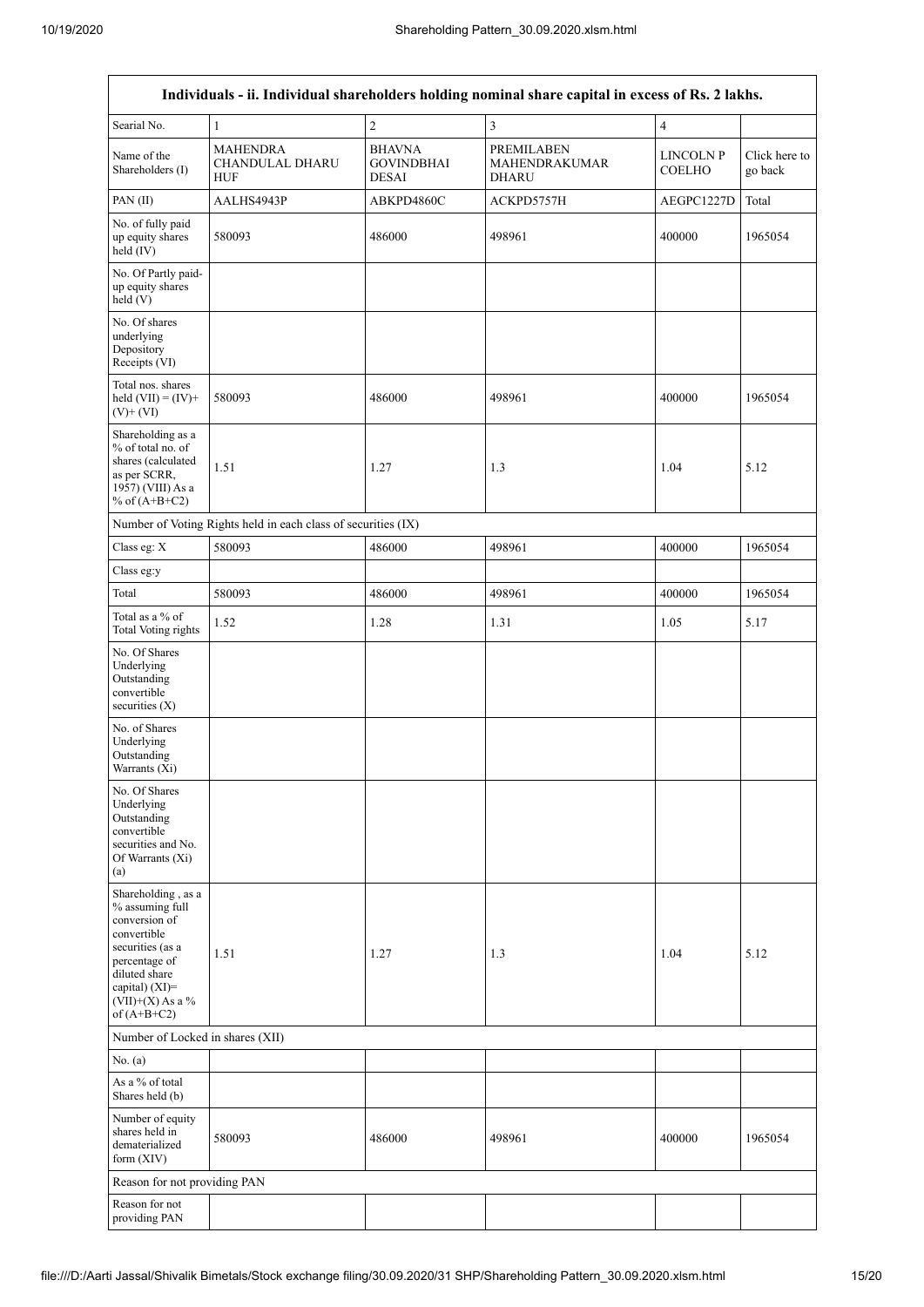| Any Other (specify)                                                                                                                                                                  |                            |                                                               |                     |                |                  |                                            |
|--------------------------------------------------------------------------------------------------------------------------------------------------------------------------------------|----------------------------|---------------------------------------------------------------|---------------------|----------------|------------------|--------------------------------------------|
| Searial No.                                                                                                                                                                          | $\mathbf{1}$               | $\sqrt{2}$                                                    | 3                   | $\overline{4}$ | 5                | 6                                          |
| Category                                                                                                                                                                             | <b>Bodies</b><br>Corporate | Non-Resident Indian<br>(NRI)                                  | Clearing<br>Members | <b>Trusts</b>  | <b>IEPF</b>      | Unclaimed or Suspense or Escrow<br>Account |
| Category / More<br>than 1 percentage                                                                                                                                                 | Category                   | Category                                                      | Category            | Category       | Category         | Category                                   |
| Name of the<br>Shareholders (I)                                                                                                                                                      |                            |                                                               |                     |                |                  |                                            |
| PAN(II)                                                                                                                                                                              |                            |                                                               |                     |                |                  |                                            |
| No. of the<br>Shareholders (I)                                                                                                                                                       | 62                         | 128                                                           | 80                  | 1              | $\mathbf{1}$     | 1                                          |
| No. of fully paid<br>up equity shares<br>held (IV)                                                                                                                                   | 666579                     | 793505                                                        | 308586              | 2000           | 236976           | 124000                                     |
| No. Of Partly paid-<br>up equity shares<br>held(V)                                                                                                                                   |                            |                                                               |                     |                |                  |                                            |
| No. Of shares<br>underlying<br>Depository<br>Receipts (VI)                                                                                                                           |                            |                                                               |                     |                |                  |                                            |
| Total nos. shares<br>held $(VII) = (IV) +$<br>$(V)$ + $(VI)$                                                                                                                         | 666579                     | 793505                                                        | 308586              | 2000           | 236976           | 124000                                     |
| Shareholding as a<br>% of total no. of<br>shares (calculated<br>as per SCRR,<br>1957) (VIII) As a<br>% of $(A+B+C2)$                                                                 | 1.74                       | 2.07                                                          | 0.8                 | 0.01           | 0.62             | 0.32                                       |
|                                                                                                                                                                                      |                            | Number of Voting Rights held in each class of securities (IX) |                     |                |                  |                                            |
| Class eg: X                                                                                                                                                                          | 666579                     | 793505                                                        | 308586              | 2000           | $\boldsymbol{0}$ | $\boldsymbol{0}$                           |
| Class eg:y                                                                                                                                                                           |                            |                                                               |                     |                |                  |                                            |
| Total                                                                                                                                                                                | 666579                     | 793505                                                        | 308586              | 2000           | $\boldsymbol{0}$ | $\boldsymbol{0}$                           |
| Total as a % of<br><b>Total Voting rights</b>                                                                                                                                        | 1.75                       | 2.09                                                          | 0.81                | 0.01           | $\mathbf{0}$     | $\boldsymbol{0}$                           |
| No. Of Shares<br>Underlying<br>Outstanding<br>convertible<br>securities $(X)$                                                                                                        |                            |                                                               |                     |                |                  |                                            |
| No. of Shares<br>Underlying<br>Outstanding<br>Warrants (Xi)                                                                                                                          |                            |                                                               |                     |                |                  |                                            |
| No. Of Shares<br>Underlying<br>Outstanding<br>convertible<br>securities and No.<br>Of Warrants (Xi)<br>(a)                                                                           |                            |                                                               |                     |                |                  |                                            |
| Shareholding, as a<br>% assuming full<br>conversion of<br>convertible<br>securities (as a<br>percentage of<br>diluted share<br>capital) (XI)=<br>$(VII)+(X)$ As a %<br>of $(A+B+C2)$ | 1.74                       | 2.07                                                          | 0.8                 | 0.01           | 0.62             | 0.32                                       |
| Number of Locked in shares (XII)<br>No. (a)                                                                                                                                          |                            |                                                               |                     |                |                  |                                            |
| As a % of total<br>Shares held (b)                                                                                                                                                   |                            |                                                               |                     |                |                  |                                            |
| Number of equity<br>shares held in<br>dematerialized<br>form (XIV)                                                                                                                   | 663579                     | 793505                                                        | 308586              | 2000           | 236976           | 124000                                     |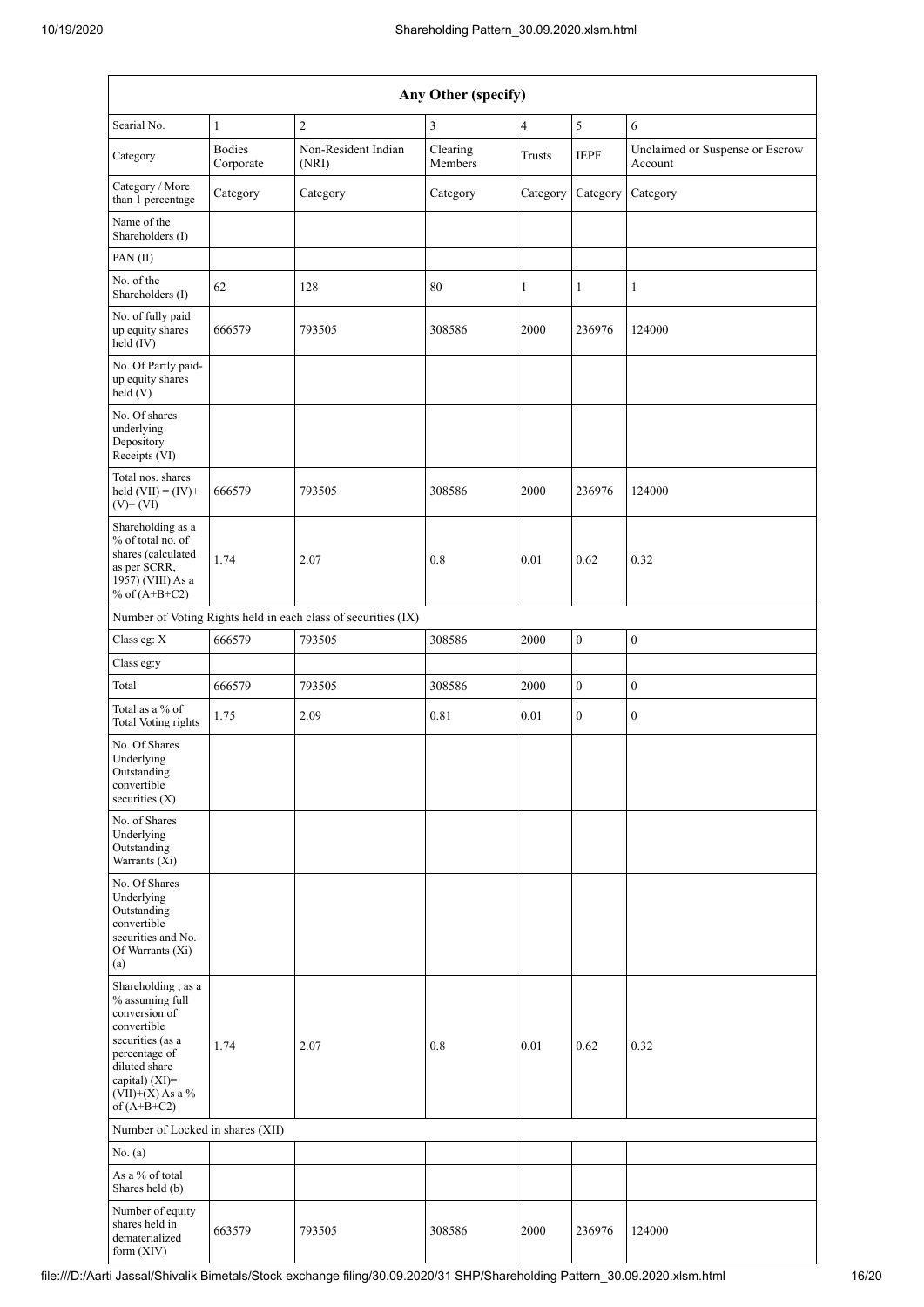| Reason for not providing PAN    |  |  |  |  |  |
|---------------------------------|--|--|--|--|--|
| Reason for not<br>providing PAN |  |  |  |  |  |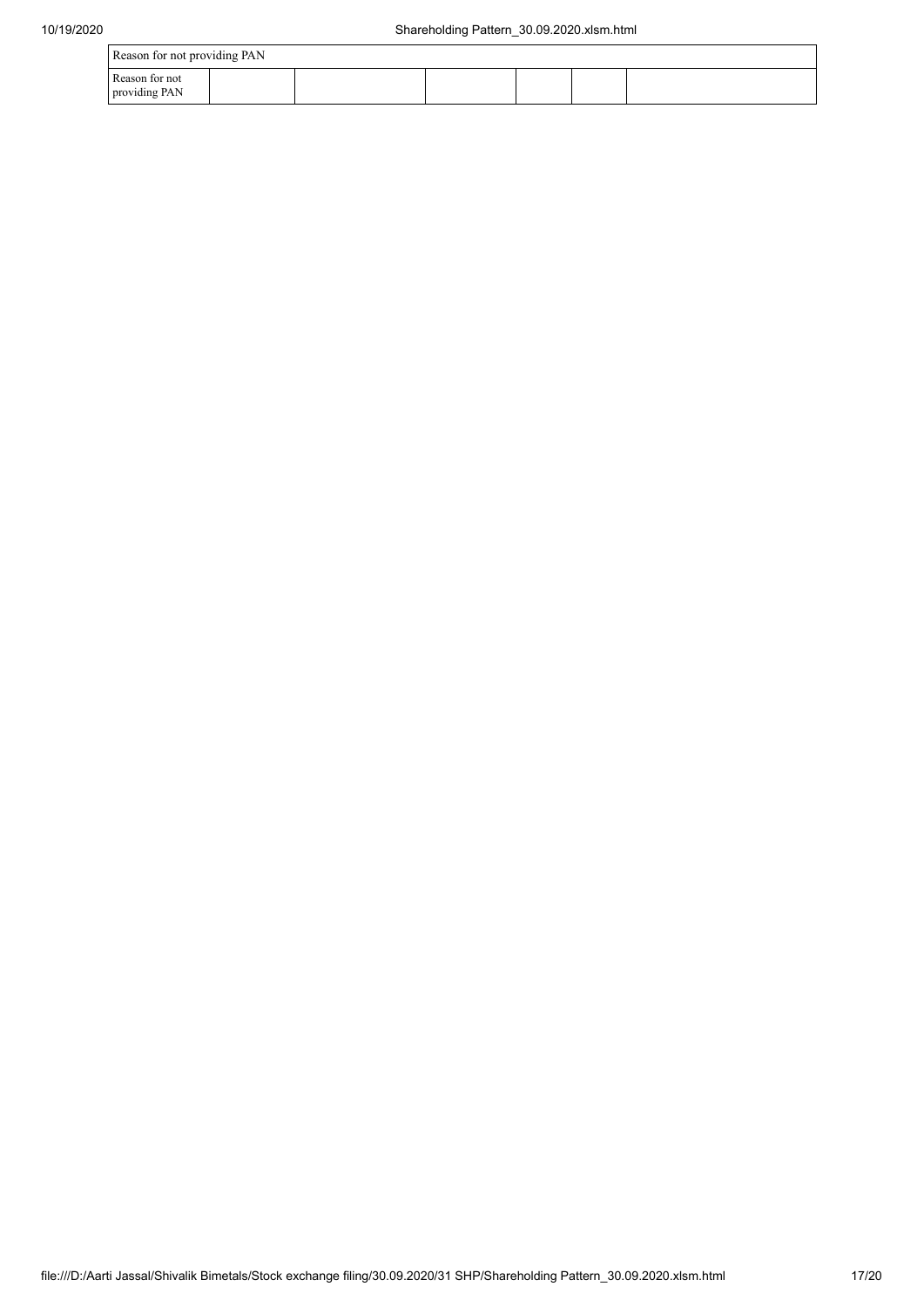| Any Other (specify)                                                                                                                                                                  |                                                               |  |  |  |
|--------------------------------------------------------------------------------------------------------------------------------------------------------------------------------------|---------------------------------------------------------------|--|--|--|
| Searial No.                                                                                                                                                                          |                                                               |  |  |  |
| Category                                                                                                                                                                             |                                                               |  |  |  |
| Category / More<br>than 1 percentage                                                                                                                                                 |                                                               |  |  |  |
| Name of the<br>Shareholders (I)                                                                                                                                                      | Click here to go back                                         |  |  |  |
| PAN(II)                                                                                                                                                                              | Total                                                         |  |  |  |
| No. of the<br>Shareholders (I)                                                                                                                                                       | 273                                                           |  |  |  |
| No. of fully paid<br>up equity shares<br>held (IV)                                                                                                                                   | 2131646                                                       |  |  |  |
| No. Of Partly paid-<br>up equity shares<br>held (V)                                                                                                                                  |                                                               |  |  |  |
| No. Of shares<br>underlying<br>Depository<br>Receipts (VI)                                                                                                                           |                                                               |  |  |  |
| Total nos. shares<br>held $(VII) = (IV) +$<br>$(V)+(VI)$                                                                                                                             | 2131646                                                       |  |  |  |
| Shareholding as a<br>% of total no. of<br>shares (calculated<br>as per SCRR,<br>1957) (VIII) As a<br>% of $(A+B+C2)$                                                                 | 5.56                                                          |  |  |  |
|                                                                                                                                                                                      | Number of Voting Rights held in each class of securities (IX) |  |  |  |
| Class eg: X                                                                                                                                                                          | 1770670                                                       |  |  |  |
| Class eg:y                                                                                                                                                                           |                                                               |  |  |  |
| Total                                                                                                                                                                                | 1770670                                                       |  |  |  |
| Total as a % of<br><b>Total Voting rights</b>                                                                                                                                        | 4.66                                                          |  |  |  |
| No. Of Shares<br>Underlying<br>Outstanding<br>convertible<br>securities (X)                                                                                                          |                                                               |  |  |  |
| No. of Shares<br>Underlying<br>Outstanding<br>Warrants (Xi)                                                                                                                          |                                                               |  |  |  |
| No. Of Shares<br>Underlying<br>Outstanding<br>convertible<br>securities and No.<br>Of Warrants (Xi)<br>(a)                                                                           |                                                               |  |  |  |
| Shareholding, as a<br>% assuming full<br>conversion of<br>convertible<br>securities (as a<br>percentage of<br>diluted share<br>capital) (XI)=<br>$(VII)+(X)$ As a %<br>of $(A+B+C2)$ | 5.56                                                          |  |  |  |
| Number of Locked in shares (XII)                                                                                                                                                     |                                                               |  |  |  |
| No. (a)                                                                                                                                                                              |                                                               |  |  |  |
| As a % of total<br>Shares held (b)                                                                                                                                                   |                                                               |  |  |  |
| Number of equity<br>shares held in<br>dematerialized<br>form (XIV)                                                                                                                   | 2128646                                                       |  |  |  |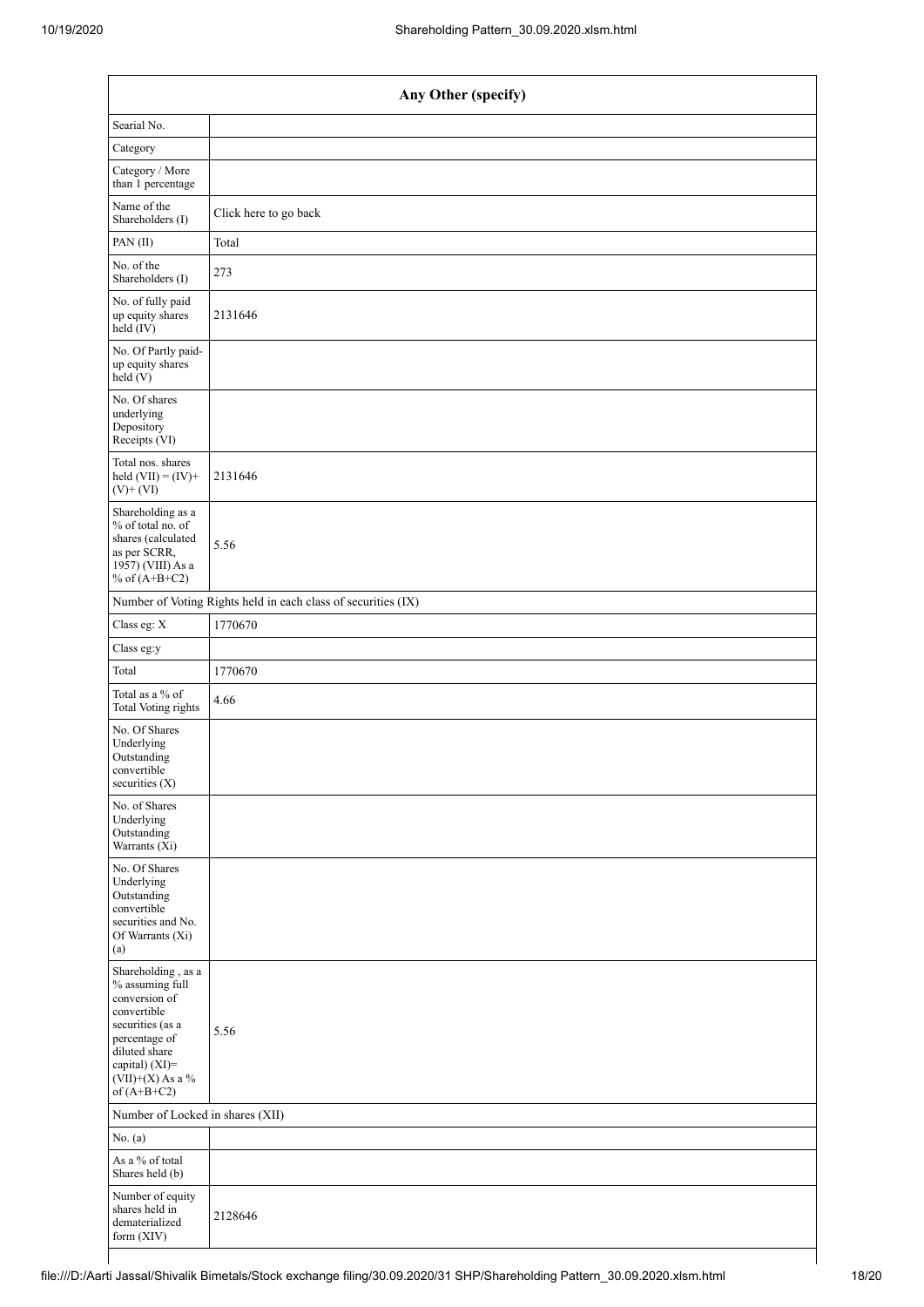Reason for not providing PAN

providing PAN

| <b>EXCASSOLE TOT</b> HOT <b>DISPOSEDED</b> |  |  |  |  |
|--------------------------------------------|--|--|--|--|
| Reason for not                             |  |  |  |  |